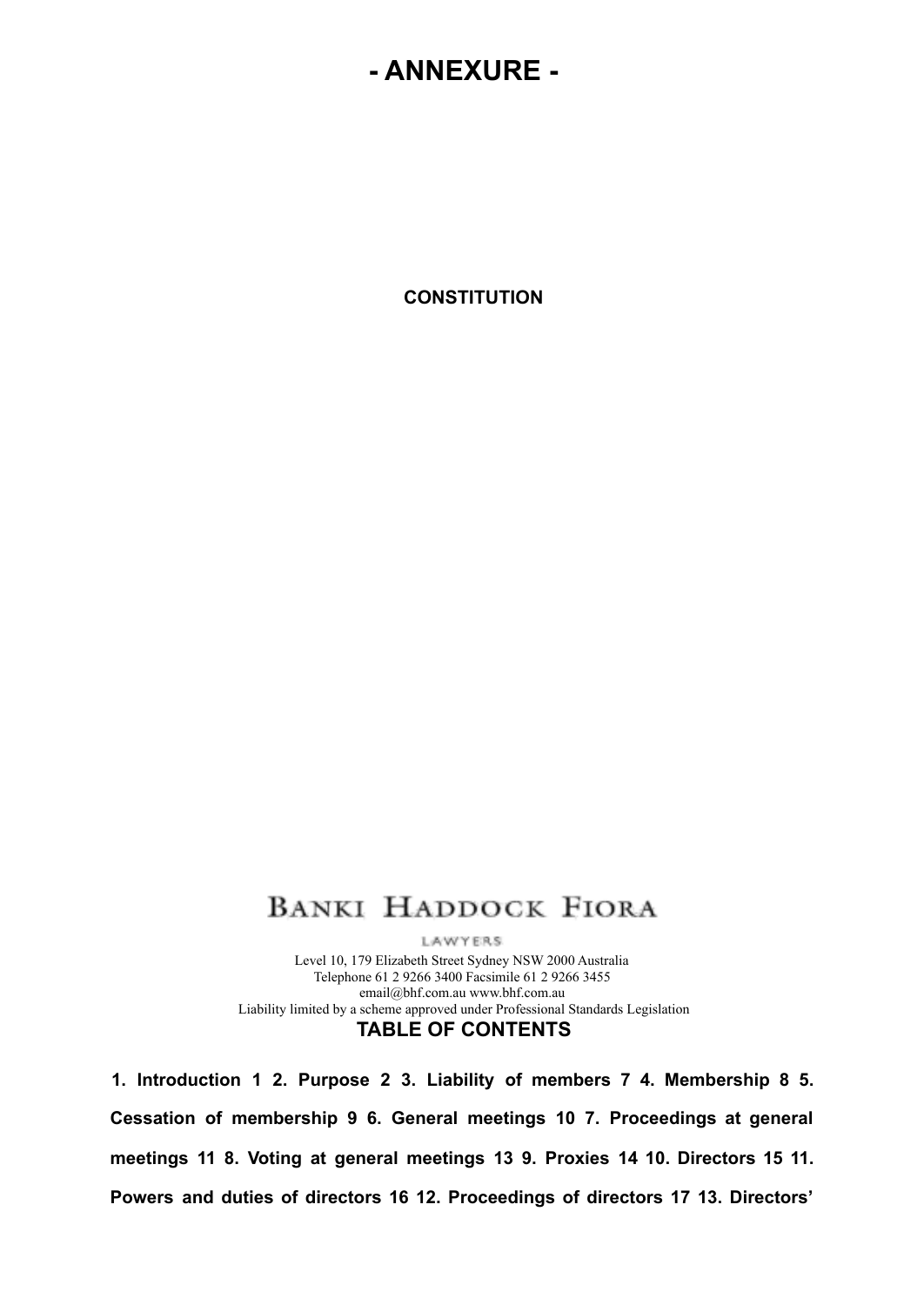**interests 21 14. By-laws 22 15. Minutes 22 16. Secretary 23 17. Seal 23 18. Accounts, audit and records 23 19. Notices 24 20. Indemnity 25 21. Amalgamation 26 22. Notification of amendments 26 ANNEXURE A 27 ANNEXURE B 28**

Banki Haddock Fiora Page i 31 July 2013

# *CORPORATIONS ACT 2001*

A company limited by guarantee

# **CONSTITUTION**

of

## **THE WALKLEY FOUNDATION LIMITED**

## **1. Introduction**

### **1.1 Definitions**

1.1.1 In this constitution, unless the context otherwise requires:

**Company** means The Walkley Foundation Limited;

**Media Professional** means any person who is subject to professional and ethical guidelines and prepares, collects, edits, reports, presents or distributes news, current affairs, opinion or narrative (prose or visual) in any form for communication over any medium;

**Public Fund** means a fund established for the purpose of receiving unconditional donations from members of the public, that in fact does receive such donations;

**Register** means the register of members kept in accordance with clause

4.5; **Seal** means the common seal of the Company, if any;

**Secretary** means a person appointed to perform the duties of a secretary of the Company; and

**Trust Fund** means a fund established for the purpose of receiving conditional gifts.

1.1.2 Where a word or phrase is given a defined meaning another part of speech or other grammatical form in respect of that word or phrase has a correspondingmeaning.

#### **1.2 Interpretation**

1.2.1 Unless the context otherwise requires a word which denotes: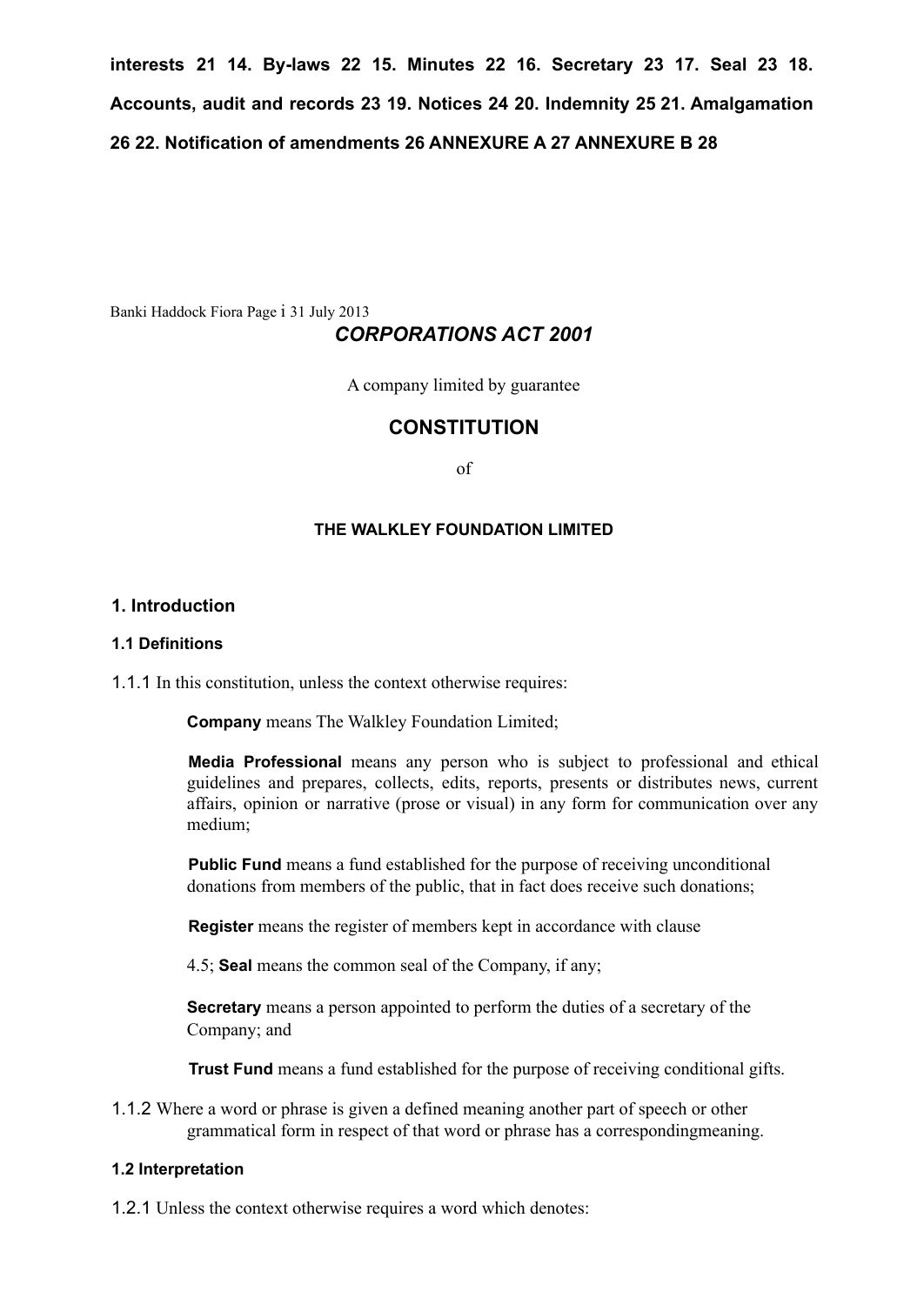- (a) the singular denotes the plural and vice versa;
- (b) any gender denotes the other genders; and
- (c) a person includes an individual, a body corporate and a government.

Banki Haddock Fiora 31 July 2013 **Constitution**

- 1.2.2 Unless the context otherwise requires, a reference to:
	- (a) any legislation includes any regulation or instrument made under it and where amended, re-enacted or replaced means that amended, re-enacted or replacement legislation;
	- (b) any other instrument where amended or replaced means that instrument as amended or replaced; and
	- (c) a thing or amount is a reference to the whole and each part of it.

## **1.3 Corporations Act 2001**

Except where the contrary intention appears in this constitution, an expression has, in a provision of this constitution which deals with a matter dealt with by a relevant provision of the *Corporations Act 2001*, the same meaning as in that provision of the *Corporations Act 2001*.

#### **1.4 Replaceable rules excluded**

To the extent permitted by law, the replaceable rules in the *Corporations Act 2001* do not apply to the Company.

#### **1.5 Headings**

Headings must be ignored in the interpretation of this constitution.

## **1.6 Business Day**

A reference to a business day means a business day as defined in the *Corporations Act 2001*.

# **1.7 References to and calculations of time**

- 1.7.1 Where a period of time is specified and is to be calculated before or after a given day, act or event it must be calculated without counting that day or the day of that act or event.
- 1.7.2 A provision of this constitution, except that specifying the time for deposit of proxies with the Company, which has the effect of requiring anything to be done on or by a date which is not a business day must be interpreted as if it required it to be done on or by the next business day.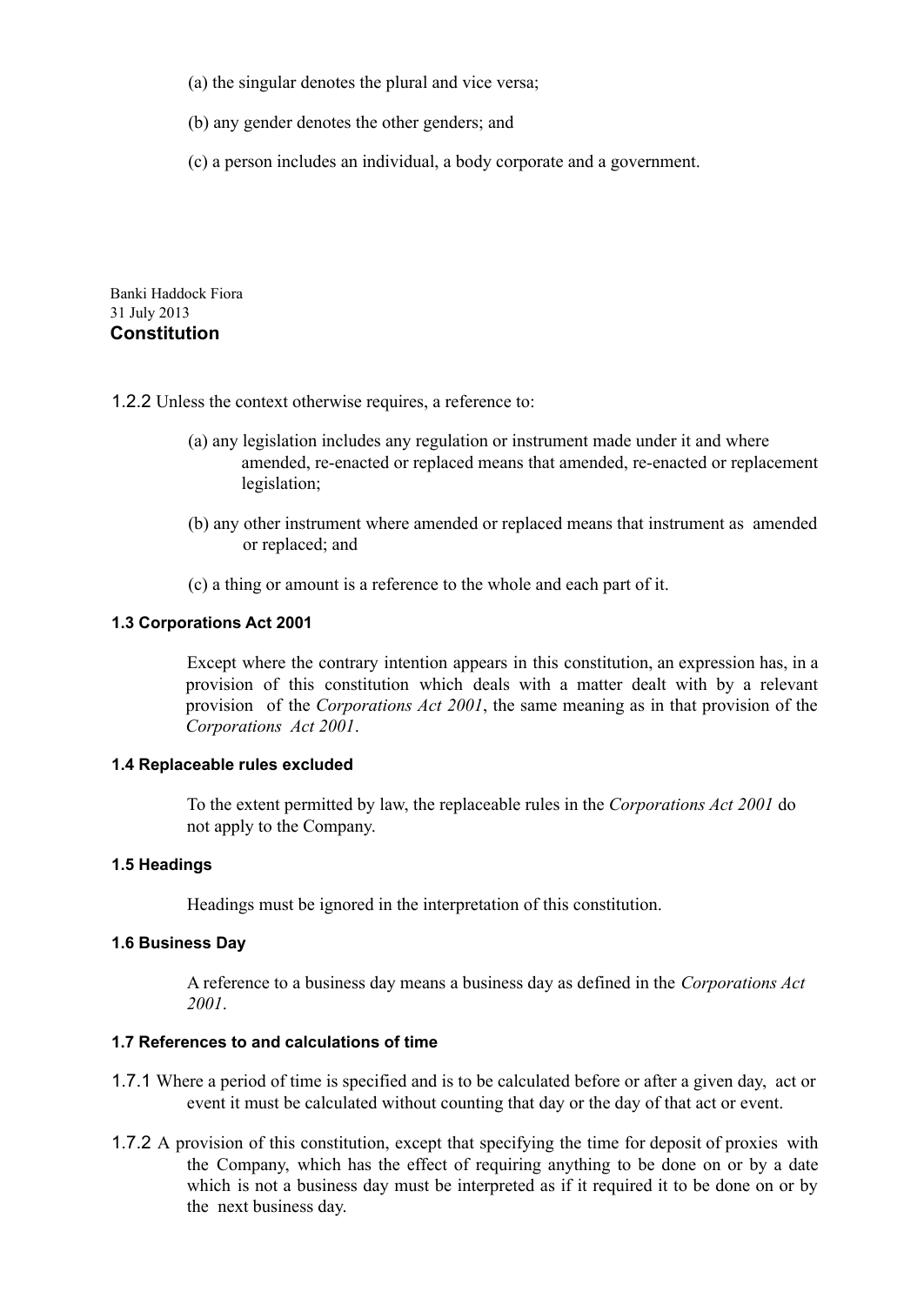# **2. Purpose**

# **2.1 Objects**

2.1.1 The principal purpose for which the Company is established is to promote excellence in visual art, literature, film, video, television, photography, documentary andradio.

2.1.2 The further purposes of the Company are:

Page 2

Banki Haddock Fiora 31 July 2013 **Constitution**

- (a) to administer the Public Fund;
	- (b) to apply for and maintain the Company's status as a deductible giftrecipient;
- (c) to build a community of journalists, story-tellers, practitioners of narrative non fiction and other creative industry workers committed to promoting excellence in these crafts across all platforms and ensuring media space that is free, ethical and of high quality;
- (d) to organise, administer, promote and take any other action necessary for the operation of professional development programs for Media and Creative Professionals, including the Walkley Awards;
- (e) to be a party to any proceedings before any court established by any statute having jurisdiction over any matter affecting the interests of the Company or its members;
- (f) to enter into and carry into effect contracts and arrangements with any persons, firms, corporations or organisations in respect of the use of any rights vested in the Company or any property vested in the Company;
- (g) to produce magazines, websites and/or other publications of interest to Media and Creative Professionals in any available platform;
- (h) to implement education and training programs including, without limitation, forums, conventions, lectures and courses in writing, journalism, documentary film, broadcasting, photography and visual art;
	- (i) to carry on any business that may seem to the Company to be capable of being conveniently carried on in connection with the above objects;
- (j) to acquire or undertake the whole or any part of the business, property or liabilities of any person or company carrying on any undertaking or business which the Company is authorised to carry on or possessed of property suitable for the purposes of the Company;
- (k) to promote any company or companies for the purpose of acquiring all or any of the property rights and liabilities of the Company or for any other purpose which may seem directly or indirectly calculated to benefit theCompany;
- (l) generally to purchase, take on lease or in exchange, hire or otherwise acquire any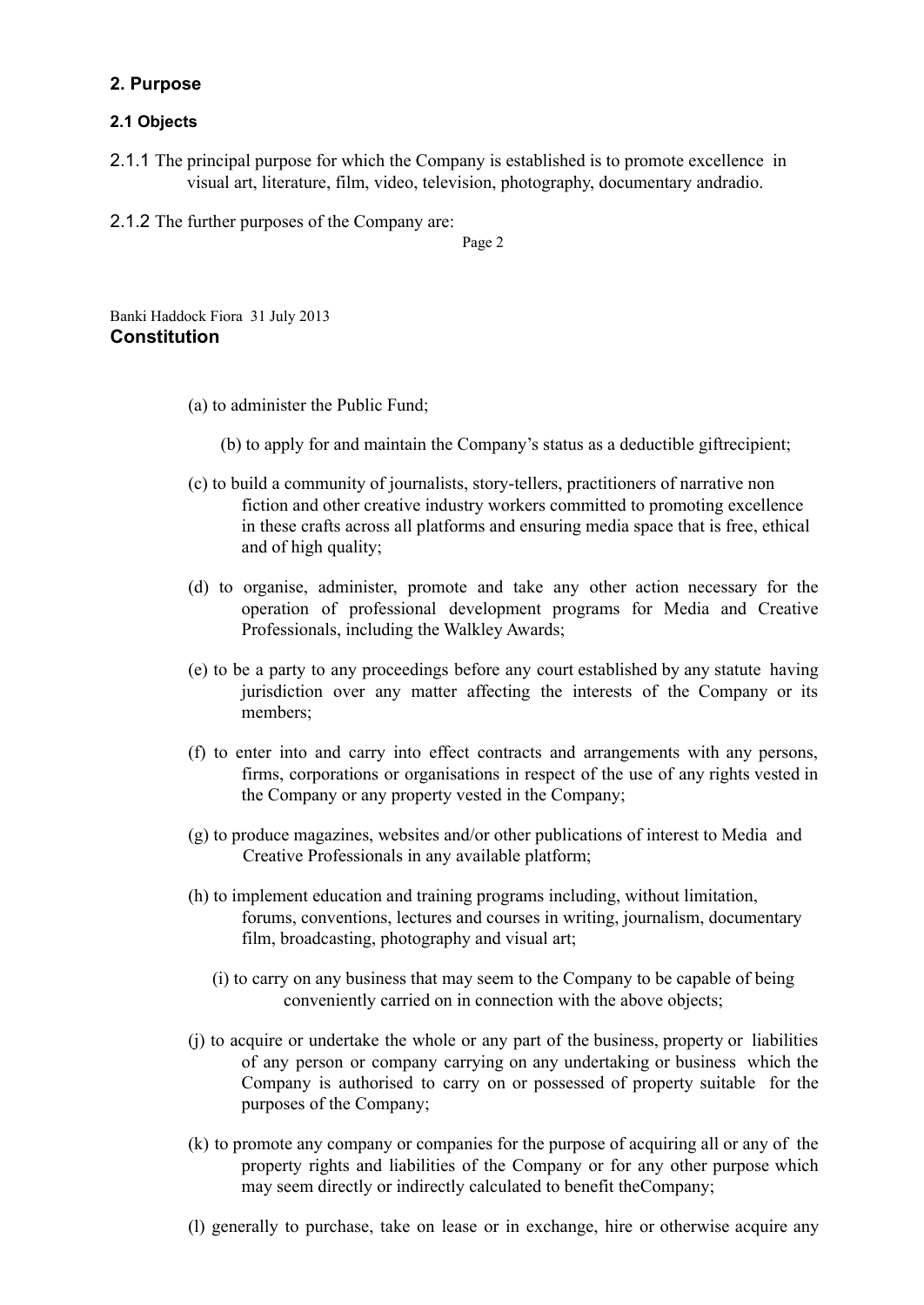real or personal property and any rights or privileges which the Company may think necessary or convenient for the purposes of its undertaking or business;

(m) to effect insurances on the property of the Company and against the death or sickness of or accident or injury to any Director, servant or employee of the Company or other person or persons whose death, sickness or injury would in the opinion of the Directors of the Company be likely to prejudicially affect the undertaking or revenue of the Company and generally to insure against loss, accident, disaster or damage of any and every description;

Page 3

Banki Haddock Fiora 31 July 2013 **Constitution**

- (n) to give any guarantee or security or enter into any bond in connection with the Company's business or in connection with the business of or any proceedings at law or in equity and/or in admiralty instituted by or against any member or customer of the Company or any other person;
- (o) to lend money to such persons and on such terms as may seem expedient and in particular to members and others having dealings with the Company, and to guarantee the performance of contracts by any such persons;
- (p) to receive money on loan and to borrow or raise or secure the payment of money in such manner as the Company shall think fit and in particular by the issue of debentures or debenture stock perpetual or otherwise charged upon all or any of the Company's property both present and future or by bank overdraft, mortgage, lien or otherwise and to purchase, redeem or pay off any such securities;
- (q) to make, draw, accept, endorse, discount, execute, issue and negotiate cheques, promissory notes, bills of exchange, bills of lading, warrants, debentures and other negotiable or transferable instruments;
- (r) to invest and deal with the moneys of the Company not immediately required upon such securities and in such manner as may from time to time be determined;
- (s) to remunerate any person or company for services rendered or to be rendered in placing or assisting to place or guaranteeing the placing of any debentures or securities of the Company or in or about the formation or promotion of the Company or the conduct of its business;
- (t) to sell or dispose of the undertaking of the Company or any part thereof for such consideration as the Company may think fit, and in particular for shares, debentures or securities of any other company having objects altogether or in part similar to those of this Company;
- (u) to sell, improve, manage, develop, exchange, lease, mortgage, dispose of, turn to account or otherwise deal with all or any part of the property and rights of the Company;
- (v) to employ such persons as may be necessary for carrying on the business of the Company;
- (w) to appoint any agent or agents for the collection and recovery of any moneys receivable by the Company in the exercise of its powers or otherwise for the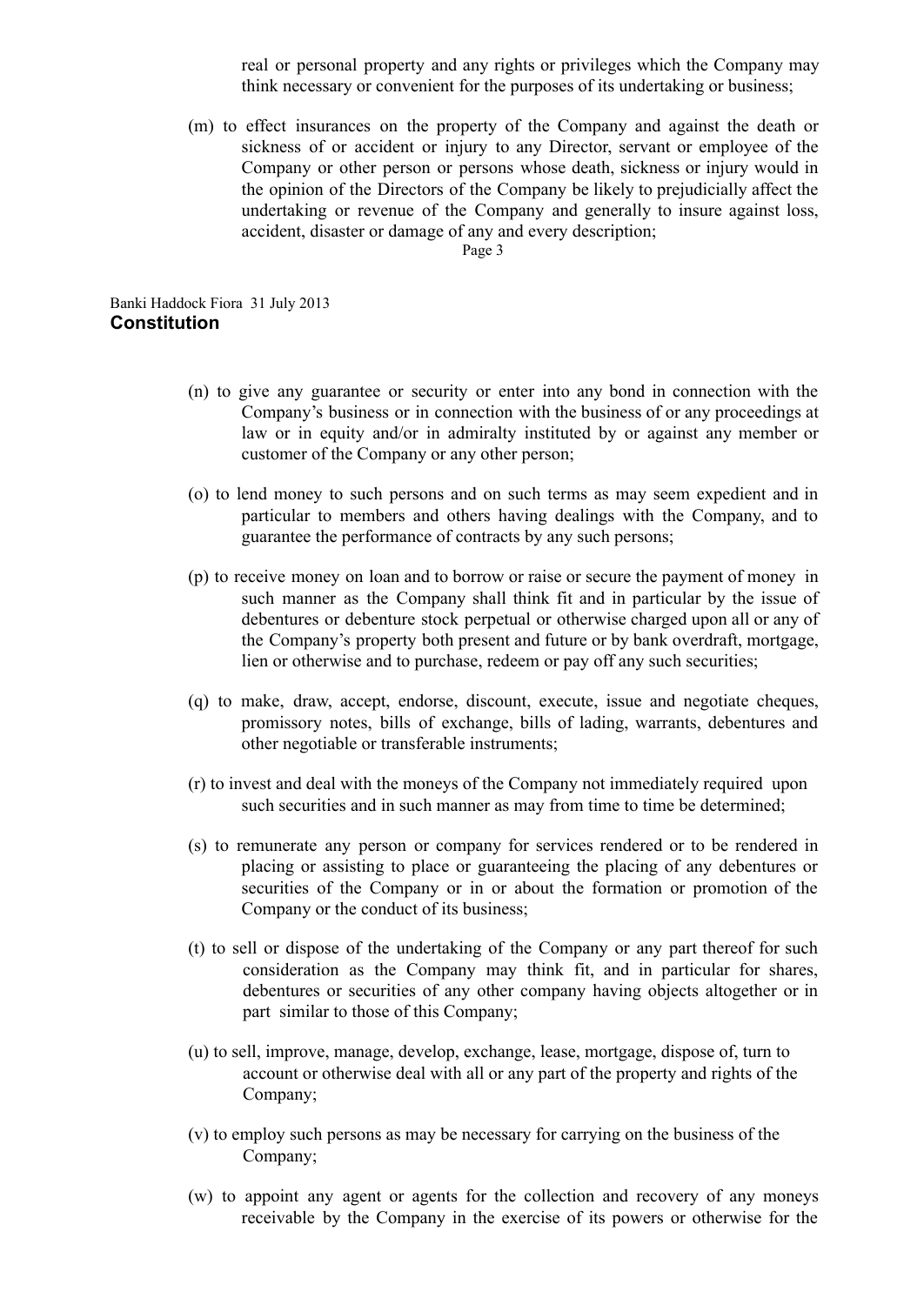purpose of the exercise of any of such powers;

(x) to procure the Company to be registered, incorporated or otherwise duly constituted or recognised if necessary or advisable according to the law of any State of the Commonwealth of Australia or in any part of the world;

Page 4

Banki Haddock Fiora 31 July 2013 **Constitution**

- (y) to establish and support or aid in the establishment and support of associations, institutions, funds, trusts and conveniences calculated to benefit employees or ex-employees of the Company or the dependants or connections of such persons and to grant pensions and allowances and to make payments towards insurance and to subscribe or guarantee money for charitable or benevolent objects or for any show or exhibition or for any public, general or useful object;
- (z) to undertake and execute any trusts the undertaking whereof may seem desirable and either gratuitously or otherwise;
- (aa) to adopt such means of making known the business and operations of the Company as may seem expedient and in particular by advertising in the press, by circulars, by purchase and exhibition of works of art or interest, by publication of books and periodicals and by granting prizes, rewards and donations;
- (bb) to take, apply for or otherwise acquire and hold shares in any other company having objects altogether or in part similar to those of this Company or carrying on any business capable of being conducted so as to directly or indirectly benefit this Company;
- (cc) to obtain any provisional order or Act of Parliament and to enter into any arrangement with any Government or authority, federal, state, local or otherwise for enabling the Company to carry any of its objects into effect or for effecting any modification of the Company's constitution or for any other purpose which may seem expedient and to oppose any proceedings or applications which may seem calculated, directly or indirectly, to prejudice the Company's interests;
- (dd) to do all or any of the abovementioned things in any part of the world where the same may lawfully be done respectively and as principals, agents, contractors, trustees or otherwise and by or through trustees, agents or otherwise and either alone or in conjunction with any other corporations, companies, firms or persons; and
- (ee) generally to do all other things that may appear to the Company to be incidental or conducive to the attainment of the objects or any of them.

# **2.2 Powers**

The Company can only exercise the powers in section 124(1) of the *Corporations Act 2001* to:

(a) carry out the objects in clause 2.1; and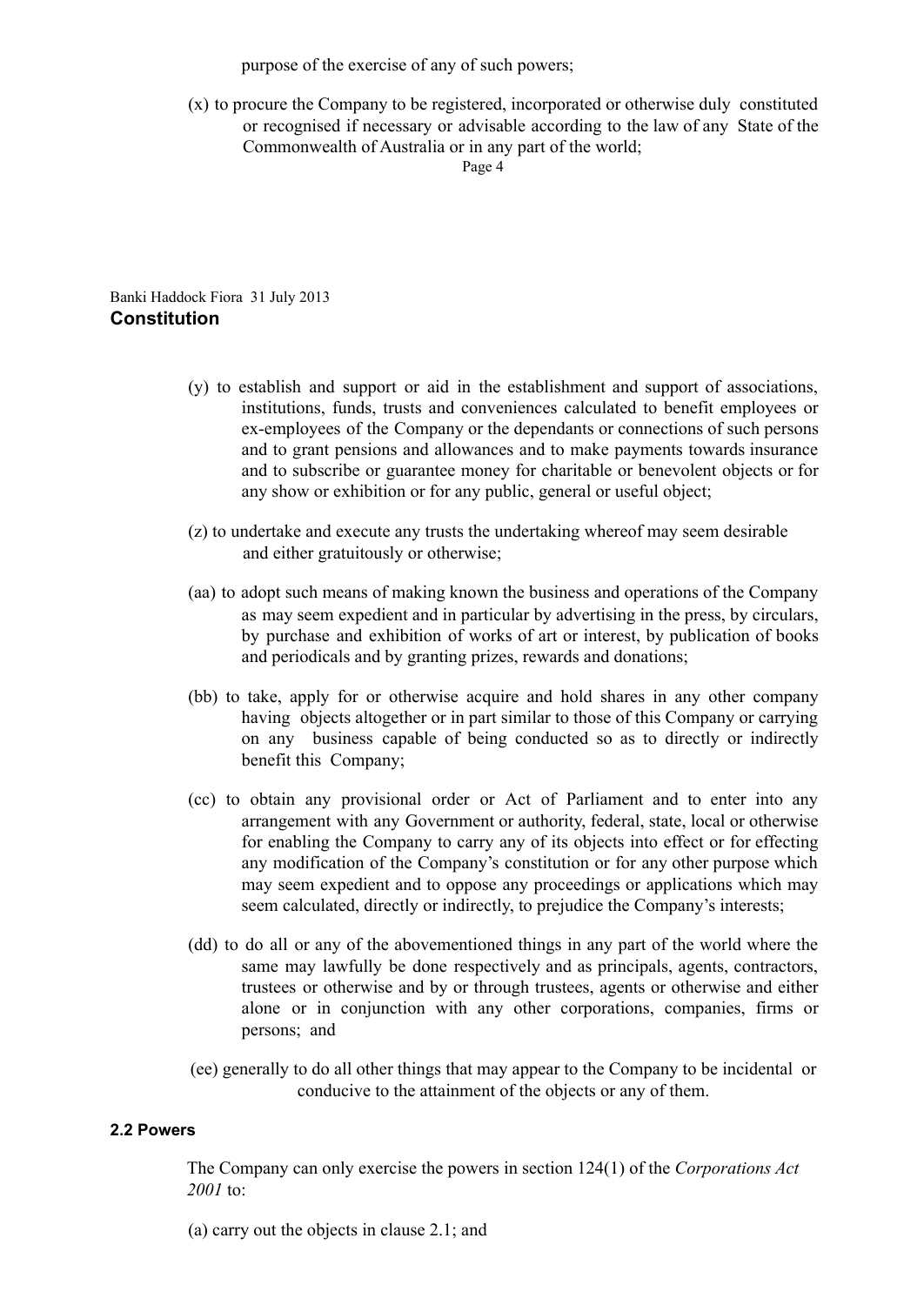(b) do all things incidental or convenient in relation to the exercise of the power under paragraph (a).

Banki Haddock Fiora 31 July 2013 **Constitution**

## **2.3 Income**

The income and property of the Company:

- (a) may only be applied to the carrying out of the objects of the Company referred to in clause 2.1 and the exercise of the powers referred to in clause 2.2; and
- (b) must not be paid directly or indirectly to any member,

provided that nothing in this constitution prevents the payment in good faith by the Company of:

- (c) reasonable and proper expenses to any officer of the Company in accordance with clause 10.8;
- (d) reasonable and proper remuneration and expenses to any employee of the Company or to any member or other person in return for services or goods provided to the Company in the usual course of business;
- (e) interest at market rates on money borrowed from any member; or
- (f) market rent for premises let by any member to theCompany.

# **2.4 Public Fund**

2.4.1 The Company must establish and maintain a Public Fund.

- 2.4.2 Donations will be deposited into the Public Fund listed on the Register of Cultural Organisations. These monies will be kept separate from other funds of the Company and will only be used to further the following purposes of the Public Fund:
	- (a) to promote excellence in visual art, literature, film, video, television, photography, documentary and radio;
	- (b) to build a community of journalists, story-tellers, practitioners of narrative non fiction and other creative industry workers committed to promoting excellence in these crafts across all platforms and ensuring media space that is free, ethical and of high quality;
	- (c) to implement education and training programs including, without limitation, forums, conventions, lectures and courses in writing, journalism, documentary film, broadcasting, photography and visual art; and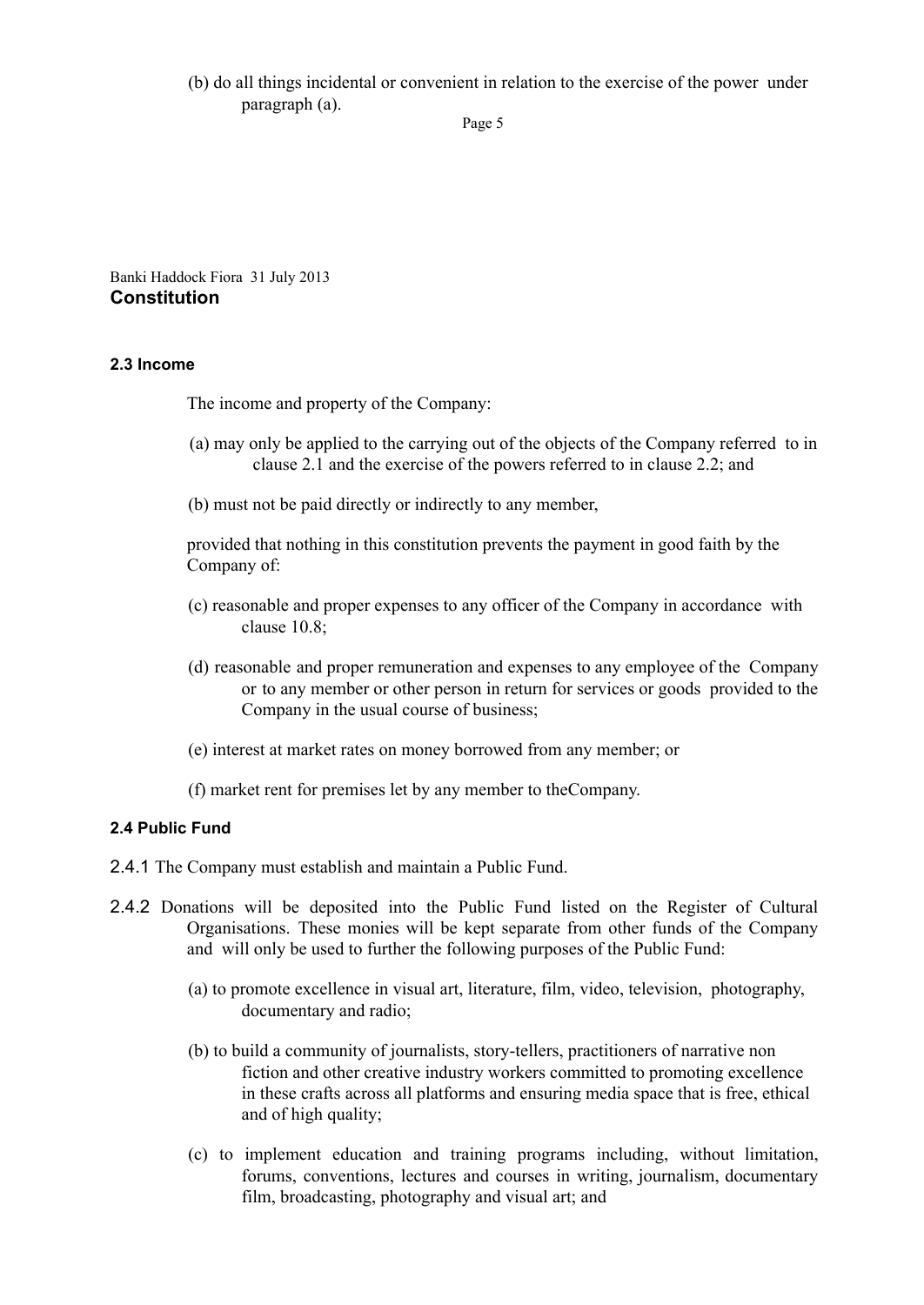- (d) generally to do all other things that may appear to the Public Fund Committee to be incidental or conducive to the attainment of the objects or any ofthem.
- 2.4.3 Investment of monies in this fund will be made in accordance with guidelines for public funds as specified by the Australian Taxation Office.

Page 6

Banki Haddock Fiora 31 July 2013 **Constitution**

- 2.4.4 The Public Fund will be administered by a committee (**Public Fund Committee**), whose members will be appointed in accordance with clause 12.12 below, the majority of whom, because of their tenure of some public office or their professional standing, have an underlying community responsibility, as distinct from obligations solely in regard to the cultural objectives of theCompany.
- 2.4.5 No monies or assets in the Public Fund will be distributed to members or office bearers of the Company, except as reimbursement of out-of-pocket expenses incurred on behalf of the fund or proper remuneration for administrative services.
- 2.4.6 The department responsible for the administration of the Register of Cultural Organisations will be notified of any proposed amendments or alterations to provisions for the Public Fund, to assess the effect of any amendments on the Public Fund's continuing Deductible Gift Recipientstatus.
- 2.4.7 Receipts for gifts to the Public Fund must state:
	- (a) the name of the Public Fund and that the receipt is for a gift made to the Public Fund;
	- (b) the Australian Business Number of the Company;
	- (c) the fact that the receipt is for a gift; and
	- (a) any other matter required to be included on the receipt pursuant to the requirements of the *Income Tax Assessment Act 1997*.
- 2.4.8 If on the winding up or dissolution of the Public Fund, there remains after satisfaction of all its debts and liabilities, any property or funds, the property or funds shall not be paid to or distributed among its members, but shall be given or transferred to some other entity, fund, authority or institution having objects similar to the objects of this Public Fund, and whose rules shall prohibit the distribution of its or their income among its or their members. The entity, fund, authority or institution to whom the property or funds is being transferred must be eligible for tax deductibility of donations under Subdivision 30-B, section 30-100, of the *Income Tax Assessment Act 1997* and listed on the Register of Cultural Organisations maintained under the Act.

# **2.5 Trust Fund**

The Company must establish and maintain a Trust Fund.

# **3. Liability of members**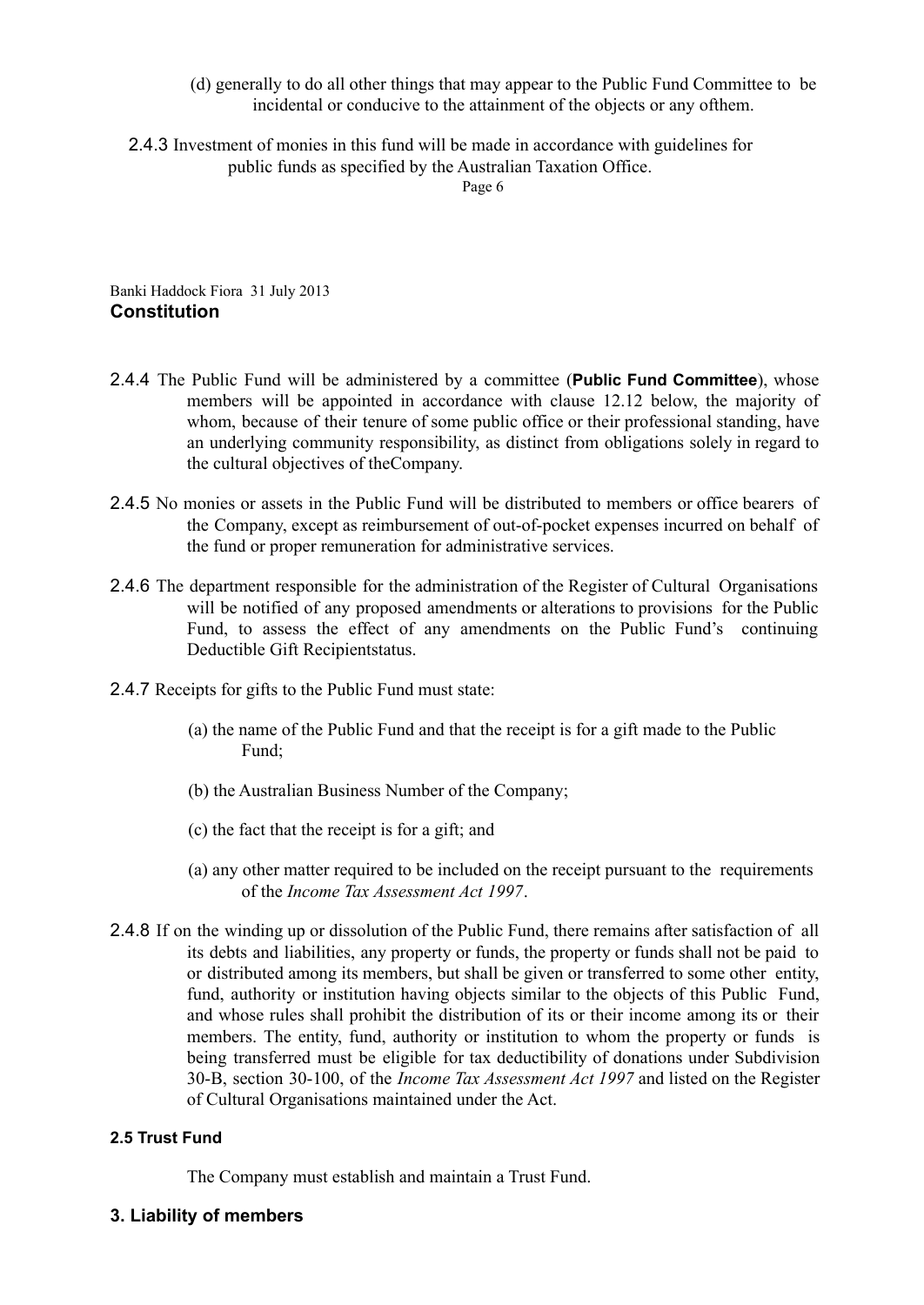### **3.1 Limitation**

The liability of the members is limited.

Page 7

Banki Haddock Fiora 31 July 2013 **Constitution**

## **3.2 Contribution**

Each member must contribute to the assets of the Company, if it is wound up during the time he or she is a member or within 1 year afterwards, such amount as may be required (not exceeding \$100) for:

- (a) payment of the debts and liabilities of the Company contracted before the time at which he or she ceases to be a member;
- (b) the costs, charges and expenses of winding up the Company; and
- (c) the adjustment of the rights of the contributories among themselves. **4.**

# **Membership**

#### **4.1 Membership**

Eligibility for membership of the Company is restricted to:

- (a) the Chair of the Walkley Advisory Board; and
- (b) the following federal officers of the Media Entertainment and Arts Alliance (**Alliance**):
	- (i) the chief executive officer of the Alliance;
		- (ii) the president of the media section of the Alliance; and
	- (i) two vice-presidents of the Alliance whose primary section is the media section.

#### **4.2 Form of application**

An application for membership must be:

- (a) in writing in the form set out in annexure A or as otherwise approved by the directors;
- (b) accompanied by such evidence as to eligibility for membership as per clause 4.1; and

(c) signed by the applicant.

### **4.3 Admission to membership**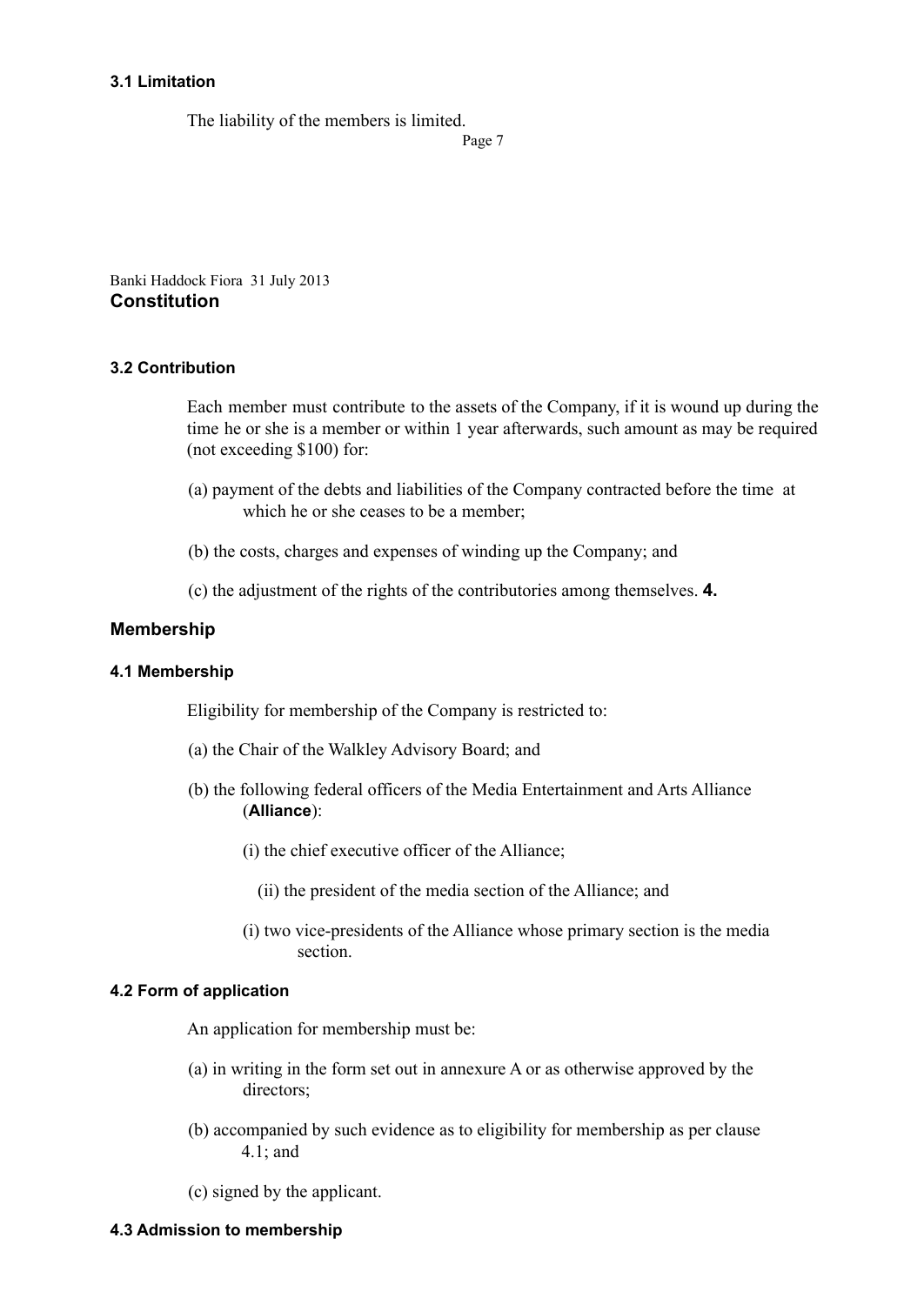If an applicant for membership satisfies the requirements in clauses 4.1 and 4.2, the applicant must be accepted as a member of the Company, at which time the name and details of the applicant must be entered in the Register, in accordance with clause 4.5.

Page 8

Banki Haddock Fiora 31 July 2013 **Constitution**

## **4.4 Entitlements**

Each member has the right to:

(a) receive notices of and attend and be heard at any general meeting; and (b)

vote at any general meeting.

## **4.5 The Register**

- 4.5.1 A register of members of the Company must be kept in accordance with the *Corporations Act 2001*.
- 4.5.2 The following must be entered in the Register in respect of eachmember: (a)

the full name of the member;

(b) the address, telephone and facsimile number, if any, of themember; (c)

the date of admission to and cessation of membership; and

(d) such other information as the directors from time to time require.

#### **4.6 Notification by members**

Each member must notify the Secretary in writing of any change in the name, address, telephone or facsimile number of the member within 1 month after the change.

# **5. Cessation of membership**

#### **5.1 Resignation**

- 5.1.1 A member may not resign from membership of the Company until he or she has paid all debts owed to the Company.
- 5.1.2 A member may resign from membership of the Company by giving written notice to the Secretary.
- 5.1.3 The resignation of a member takes effect 1 month from the date of receipt of the notice of resignation or such later date as is stated in the notice, unless the member ceases to be eligible to be a member due to clause 10.6, in which case the member's resignation takes effect immediately.
- 5.1.4 The resignation of a member of the Company disqualifies that person from being eligible to be a director of the Company.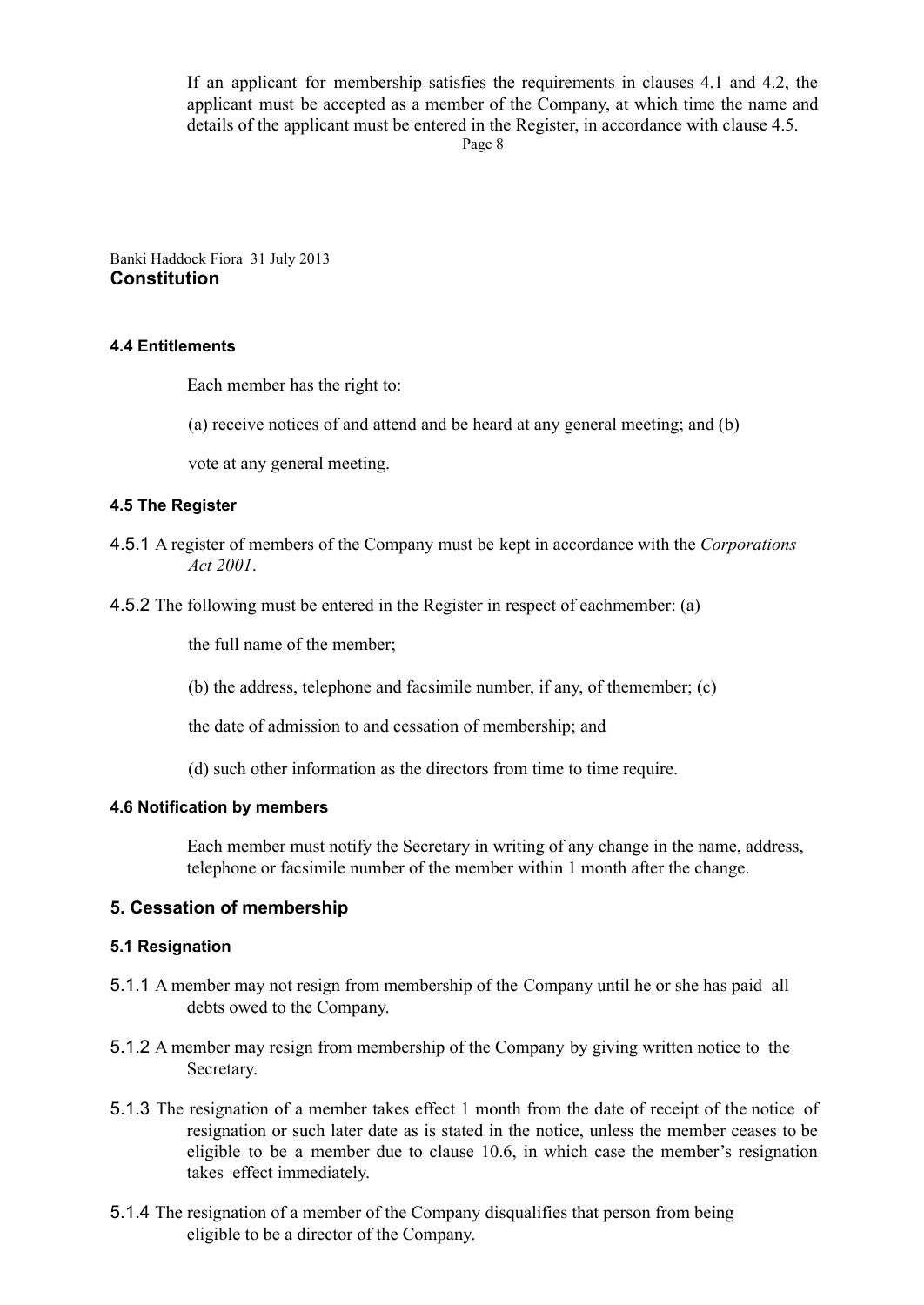Banki Haddock Fiora 31 July 2013 **Constitution**

#### **5.2 Cessation of membership**

A member ceases to be a member:

- (a) on failing to satisfy the requirements for membership under this constitution, including by ceasing to hold the offices referred to in clause 4.1; or
- (b) on death.

## **6. General meetings**

#### **6.1 Convening**

6.1.1 Except as permitted by law a general meeting must be held at least once in every calendar year.

6.1.2 A director may convene a general meeting at any time.

#### **6.2 Notice**

6.2.1 A notice of a general meeting must:

- (a) be given at least 21 days before the meeting;
- (b) specify the place, the date and the time of meeting; and
- (c) except as expressly set out in this constitution, state the general nature of the business to be transacted.
- 6.2.2 If the Secretary receives a written notice from any director requesting that business be brought before the next general meeting, the Secretary must include that business in the next notice of general meeting.

#### **6.3 Cancellation or postponement**

- 6.3.1 The directors may cancel or postpone the holding of any general meeting whenever they think fit (other than a meeting requisitioned by members under the *Corporations Act 2001*).
- 6.3.2 Written notice of the cancellation or postponement must be given to all persons entitled to receive notice of the meeting at least 7 days before the date for which the meeting was convened and must specify:
	- (a) the reason for the cancellation or postponement; and
		- (b) where the meeting is postponed, a date, time and place for holding themeeting.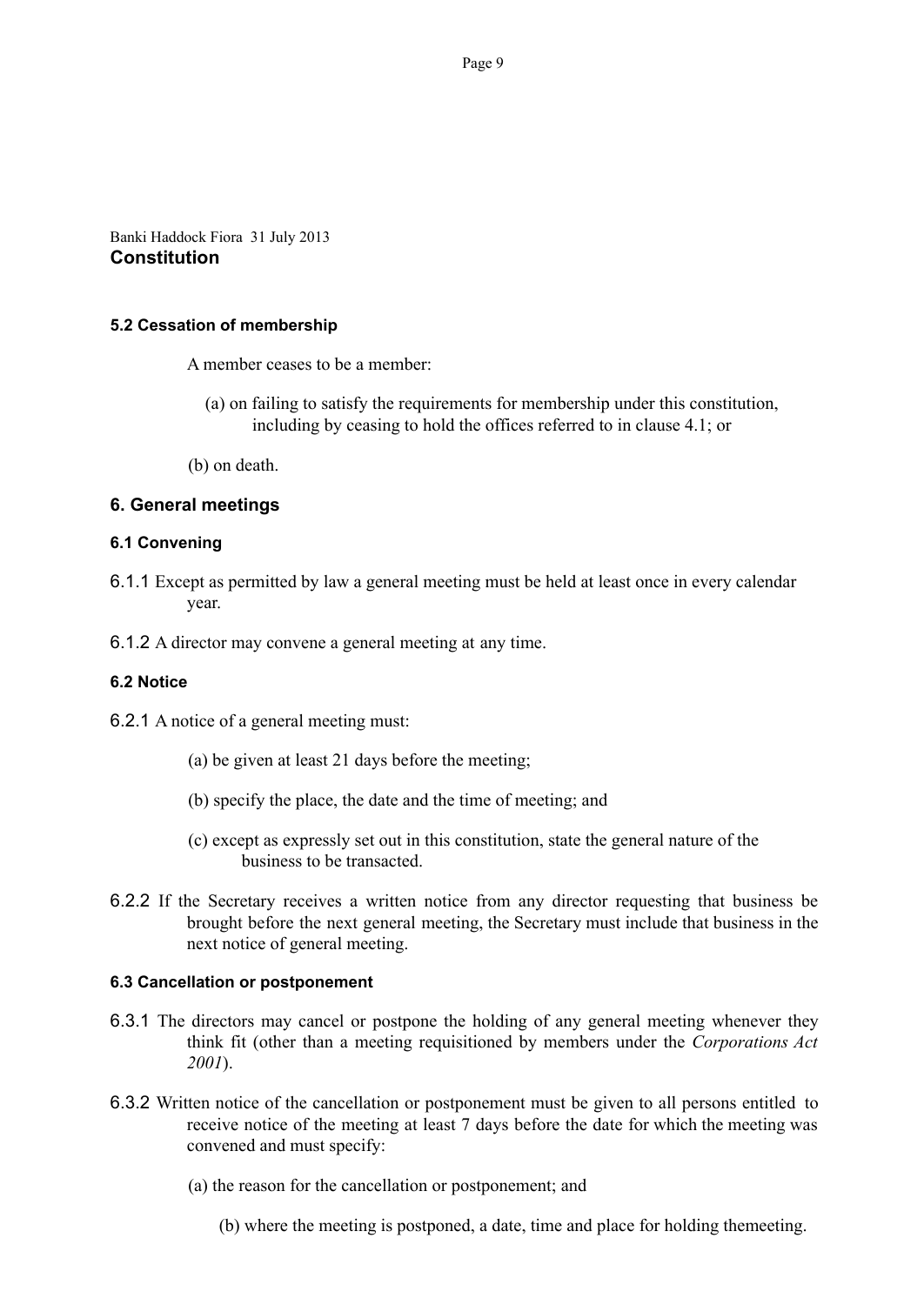- 6.3.3 There must be at least 21 days between the date on which a notice postponing the meeting is given and the date on which the meeting is to be held.
- 6.3.4 The only business that may be transacted at a postponed meeting is that specified in the original notice convening the meeting.

Page 10

Banki Haddock Fiora 31 July 2013 **Constitution**

6.3.5 The accidental omission to give notice of the cancellation or postponement of any general meeting to, or the non-receipt of a notice by, a person entitled to receive notice does not invalidate a resolution passed at the postponed meeting.

# **6.4 Representation of member**

Any member may be represented at any general meeting by a proxy or otherwise in accordance with this constitution or the *Corporations Act 2001*, and if so represented is deemed to be present in person.

# **7. Proceedings at general meetings**

## **7.1 Quorum**

- 7.1.1 No business may be transacted at any general meeting unless a quorum of members is present at the time when the meeting proceeds to business.
- 7.1.2 A quorum is constituted by:
	- (a) where there are 3 members or less, the quorum is equal to the number of members; or
	- (b) where there are more than 3 members, the quorum is 3 members.
- 7.1.3 To avoid doubt, proxies may not be counted for the purpose of satisfying the requirements of this clause.

# **7.2 Absence of quorum**

If a quorum is not present within 30 minutes after the time appointed for the meeting, where the meeting was convened on the requisition of members, the meeting is dissolved, or in any other case:

- (a) the meeting stands adjourned to the day, and at the time and place, which the directors determine or, if no determination is made by the directors, to the same day in the next week at the same time and place; and
- (b) if at the adjourned meeting a quorum is not present within 30 minutes after the time appointed for the meeting, the members present constitute a quorum.

# **7.3 Ordinary and special business**

7.3.1 The business of an annual general meeting is:

(a) to receive and consider the profit and loss account, the balance sheet, the reports of the directors and the auditors and the directors' statement required by the *Corporations Act 2001* to be attached to the accounts of theCompany;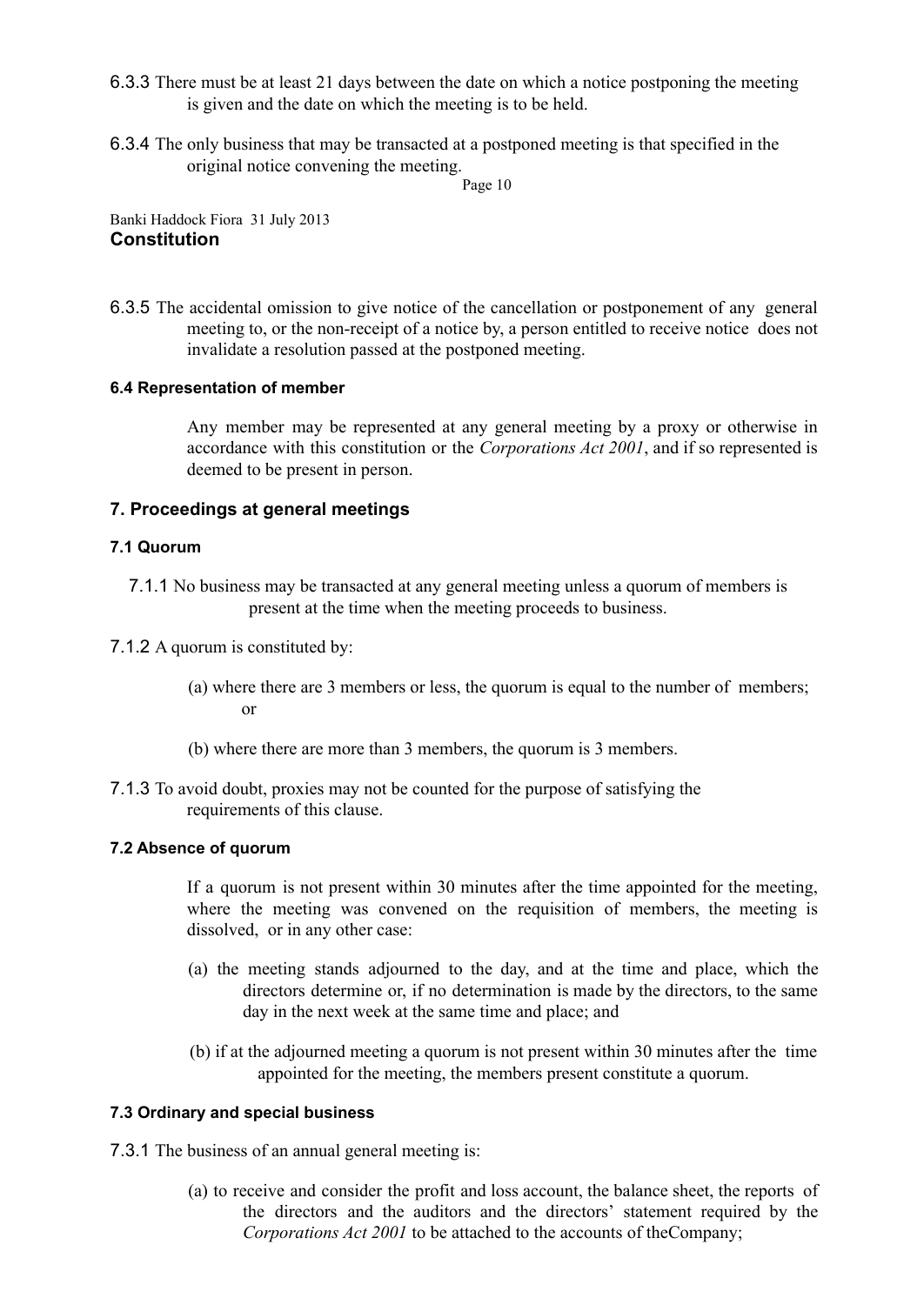(b) where necessary, to appoint auditors; and

(c) to transact any other business which under this constitution or the *Corporations Act 2001* ought to be transacted at an annual generalmeeting.

Page 11

# Banki Haddock Fiora 31 July 2013 **Constitution**

7.3.2 All other business transacted at an annual general meeting and all business transacted at any other general meeting isspecial.

# **7.4 Appointment of chairperson**

- 7.4.1 If the directors have elected one of their number as chairperson of their meetings, in accordance with clause 12.6, that person is entitled to preside as chairperson at every general meeting.
- 7.4.2 The directors present at a general meeting must elect one of their number to be chairperson of the meeting if:
	- (a) a director has not been elected as chairperson of directors meetings;or
	- (b) the chairperson is not present within 15 minutes after the time appointed for the holding of the meeting or is unwilling to act.
- 7.4.3 The members present at a general meeting must elect one of their number to be chairperson of the meeting if:
	- (a) there are no directors present within 15 minutes after the time appointed for the holding of the meeting; or
	- (b) all directors present decline to take the chair.
- 7.4.4 A person is only eligible to be elected a chairperson if that person is elected a member of the company or if the members unanimously agree to a non-member being appointed as chairperson.

# **7.5 Chairperson's powers**

.

Subject to the terms of this constitution and the *Corporations Act 2001*, the chairperson's ruling on all matters relating to the order of business, procedure and conduct of the general meeting is final, although a motion of dissent from a ruling of the chairperson may be accepted.

# **7.6 Adjournment of meetings**

- 7.6.1 The chairperson may, with the consent of any meeting at which a quorum is present, and must if so directed by the meeting, adjourn the meeting to another time andplace.
- 7.6.2 The only business that may be transacted at any adjourned meeting is the business left unfinished at the meeting from which the adjournment took place.
- 7.6.3 When a meeting is adjourned for 30 days or more, notice of the adjourned meeting must be given as in the case of an original meeting.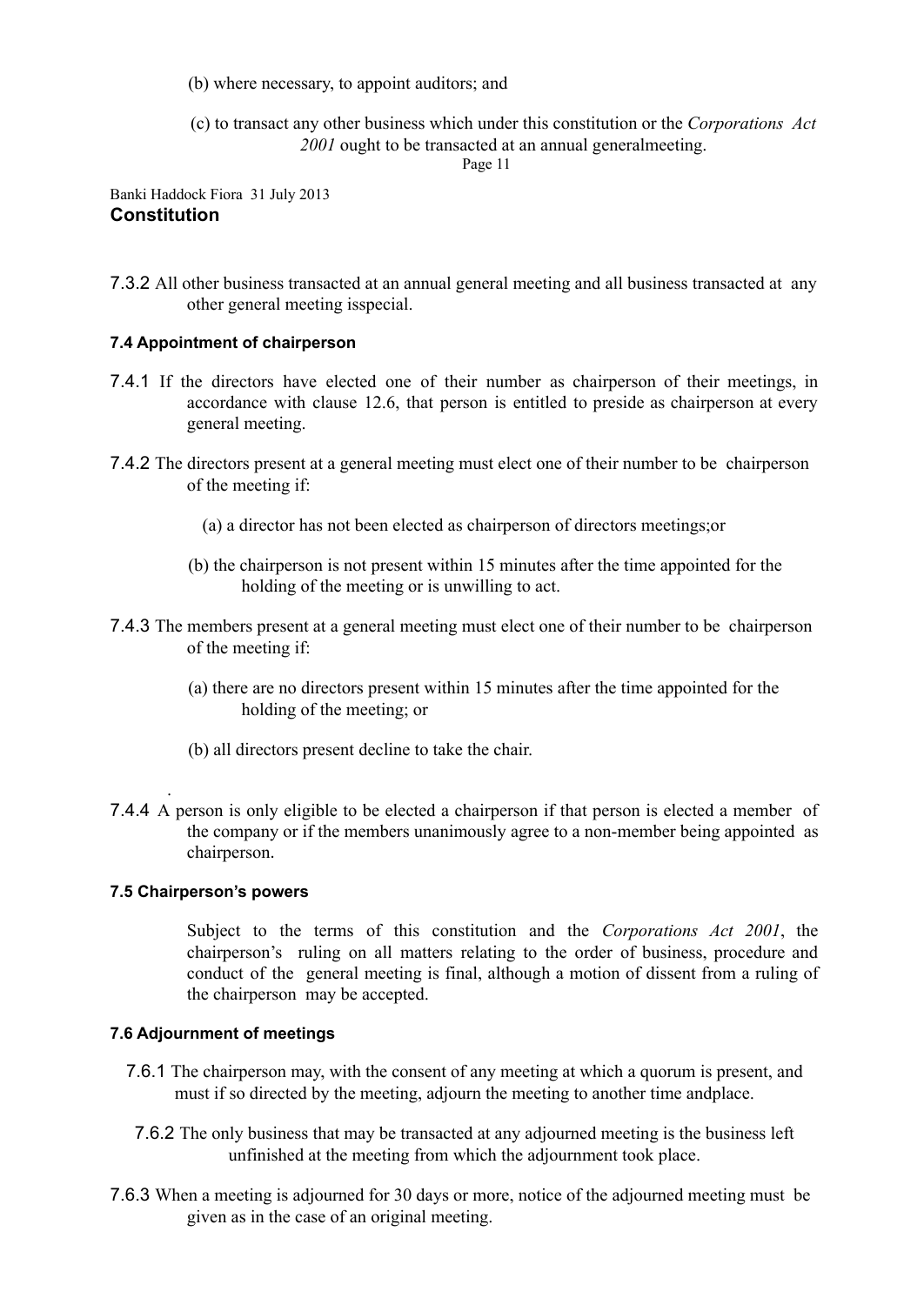# 7.6.4 Except as provided by clause 7.6.3, it is not necessary to give any notice of an adjournment or of the business to be transacted at an adjournedmeeting.

Page 12

Banki Haddock Fiora 31 July 2013 **Constitution**

# **8. Voting at general meetings**

# **8.1 Voting rights**

Each member present at a general meeting has 1 vote.

# **8.2 Decisions**

- 8.2.1 Decisions made at the general meeting will be effective if passed with at least 3 votes.
- 8.2.2 Each matter submitted to a meeting must be decided on a show of hands or a poll demanded in accordance with clause 8.4.

## **8.3 Chairperson's vote at general meetings**

The chairperson of a general meeting is not entitled to a second or casting vote.

## **8.4 Demand for a poll**

- 8.4.1 A poll may be demanded by any members present.
- 8.4.2 A poll may be demanded:
	- (a) before a vote is taken;
	- (b) before the voting results on a show of hands are declared; or
	- (c) immediately after the voting results on a show of hands are declared.
- 8.4.3 The demand for a poll may be withdrawn.
- 8.4.4 The demand for a poll does not prevent the continuance of a meeting for the transaction of business other than the question on which a poll is demanded.
- 8.4.5 A poll demanded on a matter other than the election of a chairperson or on a question of adjournment must be taken when and in the manner the chairperson directs. The result of the poll is the resolution of the meeting at which the poll is demanded.
- 8.4.6 A poll demanded on the election of a chairperson or on a question of adjournment must be taken immediately.

# **8.5 Evidence of resolutions**

Unless a poll is demanded in accordance with clause 8.4, a declaration by the chairperson that a resolution has on a show of hands been:

(a) carried;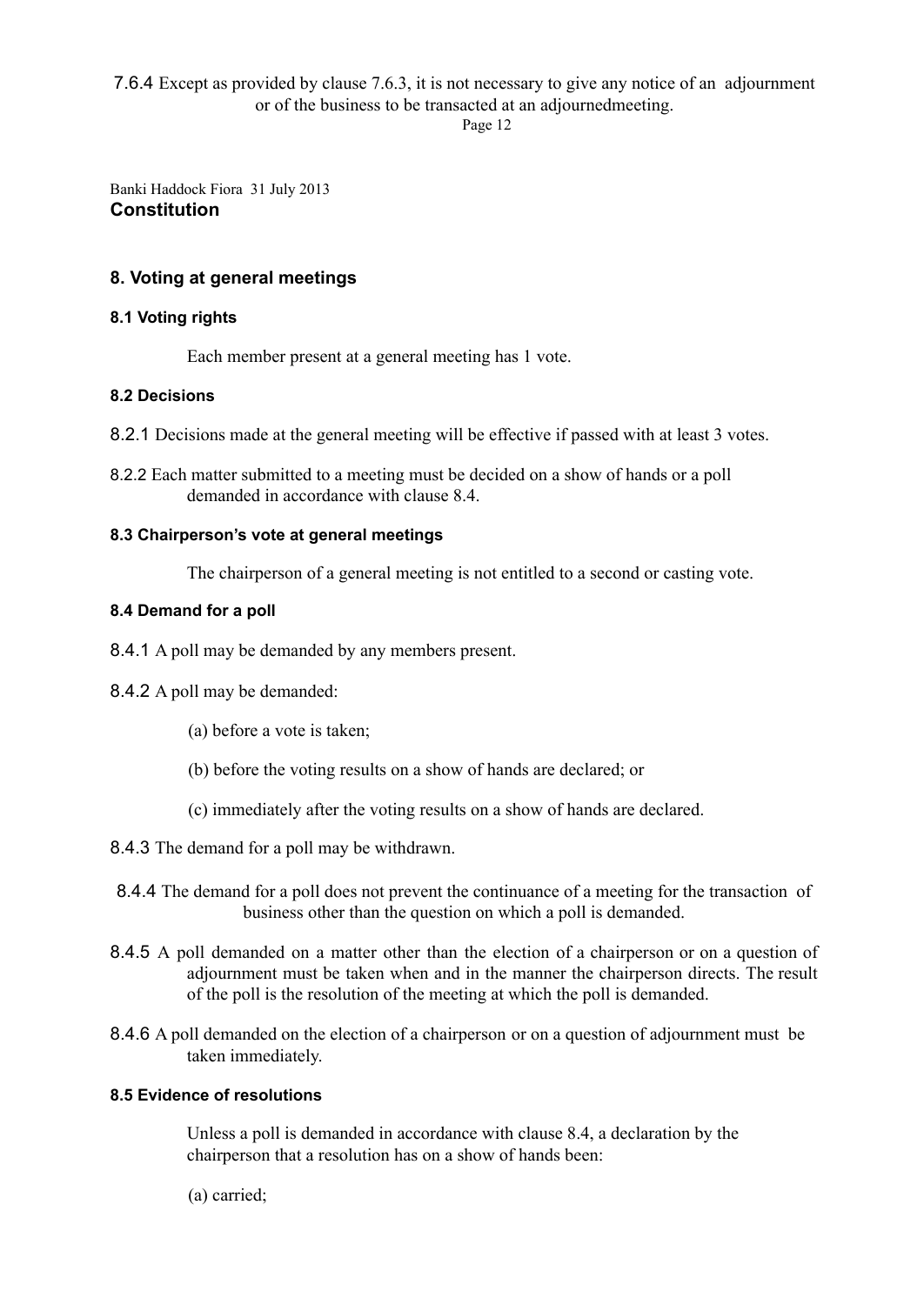(b) carried unanimously or by a particular majority; or

(c) lost,

Page 13

Banki Haddock Fiora 31 July 2013 **Constitution**

> and an entry to that effect in the book containing the minutes of the proceedings of the Company, signed by the chairperson of that or the next succeeding meeting, is conclusive evidence of the fact, without proof of the number or proportion of the votes recorded in favour of or against the resolution.

## **8.6 Objections**

- 8.6.1 An objection may be raised to the qualification of a voter only at the meeting at which the vote objected to is given or tendered.
- 8.6.2 The objection must be referred to the chairperson of the meeting, whose decision is final.
- 8.6.3 A vote not disallowed following the objection is valid for all purposes. **9.**

# **Proxies**

## **9.1 Appointment**

A member who is entitled to vote at a meeting may appoint proxies in accordance with the *Corporations Act 2001*.

## **9.2 Form of proxy**

A document appointing a proxy must be in the form set out in annexure B to this constitution or as otherwise approved by the directors from time to time.

# **9.3 Effect of proxy**

- 9.3.1 An instrument appointing a proxy confers authority to demand or join in demanding a poll.
	- 9.3.2 If a proxy is only for a single meeting it may be used at any postponement or adjournment of that meeting, unless the proxy states otherwise.
- 9.3.3 A proxy may be revoked at any time by notice in writing to theCompany. **9.4**

# **Voting by proxy**

- 9.4.1 An instrument appointing a proxy may specify the manner in which the proxy is to vote in respect of a particular resolution and, where an instrument of proxy so provides, the proxy is not entitled to vote on the resolution except as specified in the instrument.
- 9.4.2 A vote given in accordance with the terms of an instrument of proxy or of a power of attorney is valid despite:
	- (a) the previous death or unsoundness of mind of the principal; or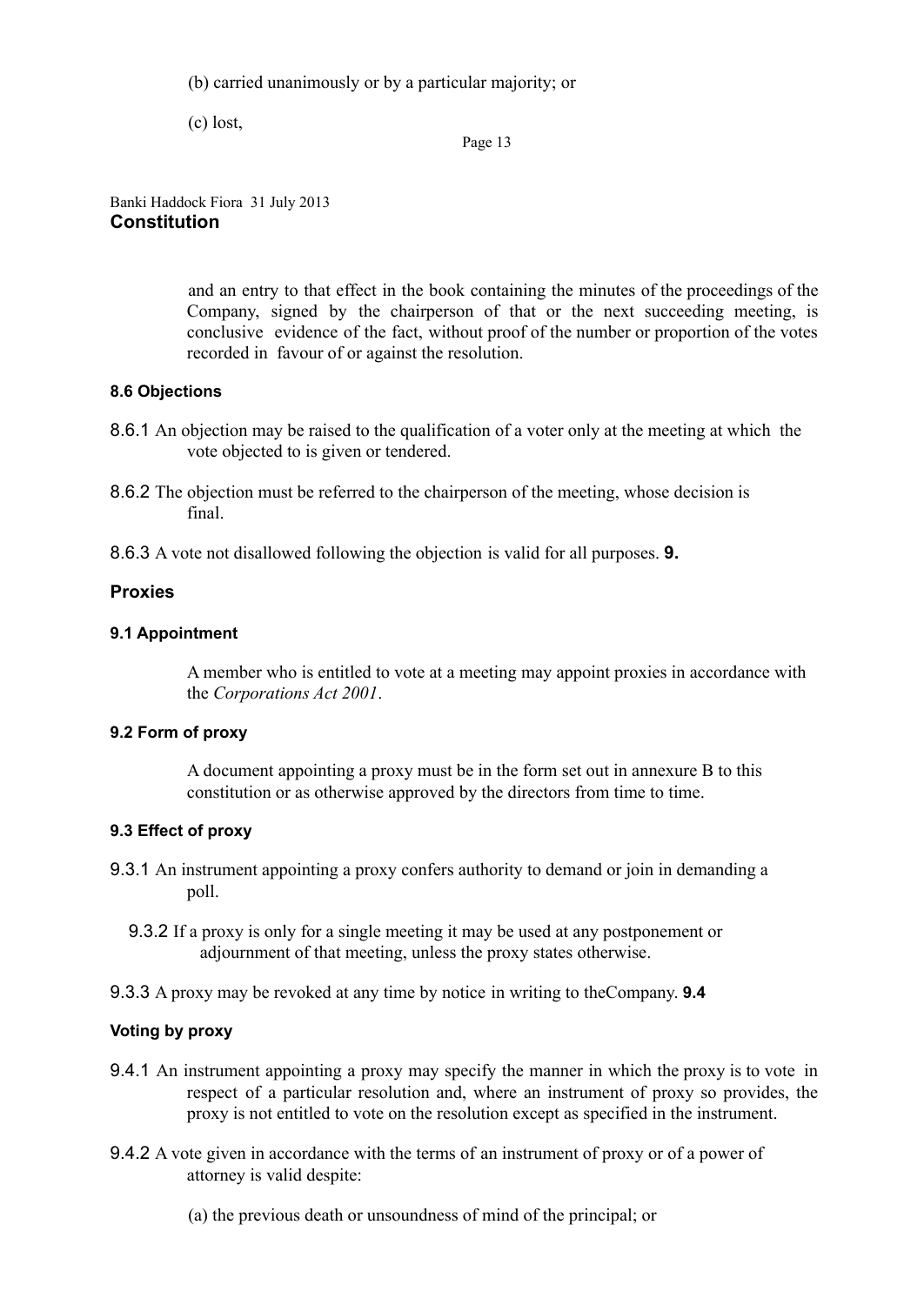# (b) the revocation of the instrument (or of the authority under which the instrument was executed) or of the power,

Page 14

## Banki Haddock Fiora 31 July 2013 **Constitution**

if the Company has not received written notification of the death, unsoundness of mind or revocation at the registered office of the Company before the commencement of the meeting at which the instrument is used or the power is exercised.

# **10. Directors**

# **10.1 Number of directors**

Subject to the *Corporations Act 2001*, until otherwise determined by the members in general meeting, the number of directors must not be less than 3 nor more than 7.

# **10.2 Eligibility**

- 10.2.1 Any person who, under clause 4, is eligible to be appointed as a member of the Company, and is so appointed, is required to be appointed as a director of the Company.
- 10.2.2 In addition to the directors appointed under clause 10.2.1, further directors may be elected by unanimous vote of the members in general meeting. Subject to clause 10.3, a person is not eligible to be elected as a director at a general meeting unless:
	- (a) the person gives written notice to the Company that the person is a candidate for election to the office of director at the meeting at least 7 days before the meeting; and
	- (b) the notice referred to in paragraph (a) is signed by 2 directors in support of the nomination.

# **10.3 Composition**

- 10.3.1 The directors comprise those persons in office as at the conclusion of the annual general meeting at which this constitution is adopted and such other persons appointed or elected in accordance with this clause 10.
- 10.3.2 A member of the Company must be a director of the Company and must be appointed as a director on acceptance of membership in accordance with clause 4.

# **10.4 Insufficient directors**

In the event of a vacancy in the office of a director, the remaining directors may act to appoint a person to fill the vacancy, but if the number of remaining directors is not sufficient to constitute a quorum at a meeting of directors, they may act only for the purpose of convening a general meeting.

# **10.5 Resignation**

10.5.1 Any director may retire from office on giving notice in writing to the Company of his intention to do so.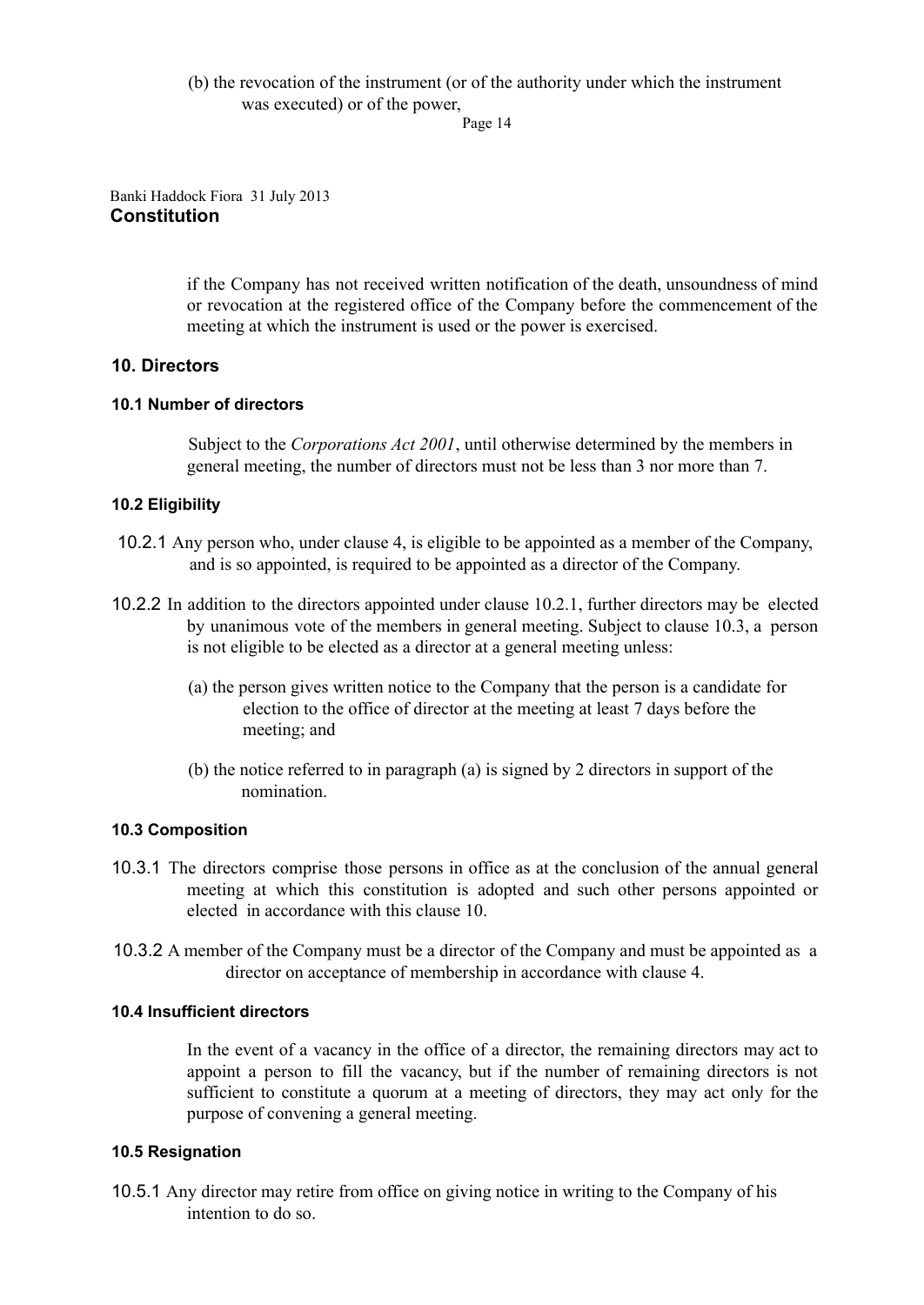10.5.2 The resignation of a director takes effect from the date of receipt of the notice of

resignation or such later date as is stated in the notice.

Page 15

Banki Haddock Fiora 31 July 2013 **Constitution**

## **10.6 Vacation of office**

In addition to the circumstances in which the office of a director becomes vacant by virtue of the *Corporations Act 2001* or another provision of this constitution, the office of director becomes vacant if the director:

- (a) becomes an insolvent under administration;
	- (b) becomes of unsound mind or a person whose person or estate is liable to be dealt with in any way under the law relating to mental health;
- (c) is absent without the consent of the directors from the meetings of the directors held during a continuous period of 6 months and the directors resolve that the office of that director be vacated;
- (d) becomes prohibited from being a director by reason of an order made under the *Corporations Act 2001*; or
- (e) has ceased to be a member under clause 5.2.

# **10.7 Directors' fees**

The directors will not be paid fees for their services.

#### **10.8 Payment for expenses**

The directors may, on resolution of the Company in general meeting, be paid all travelling, accommodation and other expenses reasonably and properly incurred by them:

- (a) in attending and returning from meetings of the directors or any committee of the directors or any general meetings; or
- (b) otherwise in the execution of their duties as directors.
- **10.9** A Director, who is the Chair of the Walkley Advisory (Judging) Board, with the consent of the majority of other directors, may absent themselves for a limited period of time and seek temporary replacement by an alternate. Such a request must be made by notice in writing to the Secretary.

If such an absence is agreed, the chair of the Walkley Foundation should then nominate a media professional as alternate director during his or her absence. They shall sit as an alternate director with agreement of all other directors. An alternate director shall be entitled to notice of meetings of the directors and to attend and vote at such meetings in the absence of the director appointing him or her and generally in the absence of his or her appointor, have the same power to exercise all the powers of a director. An alternate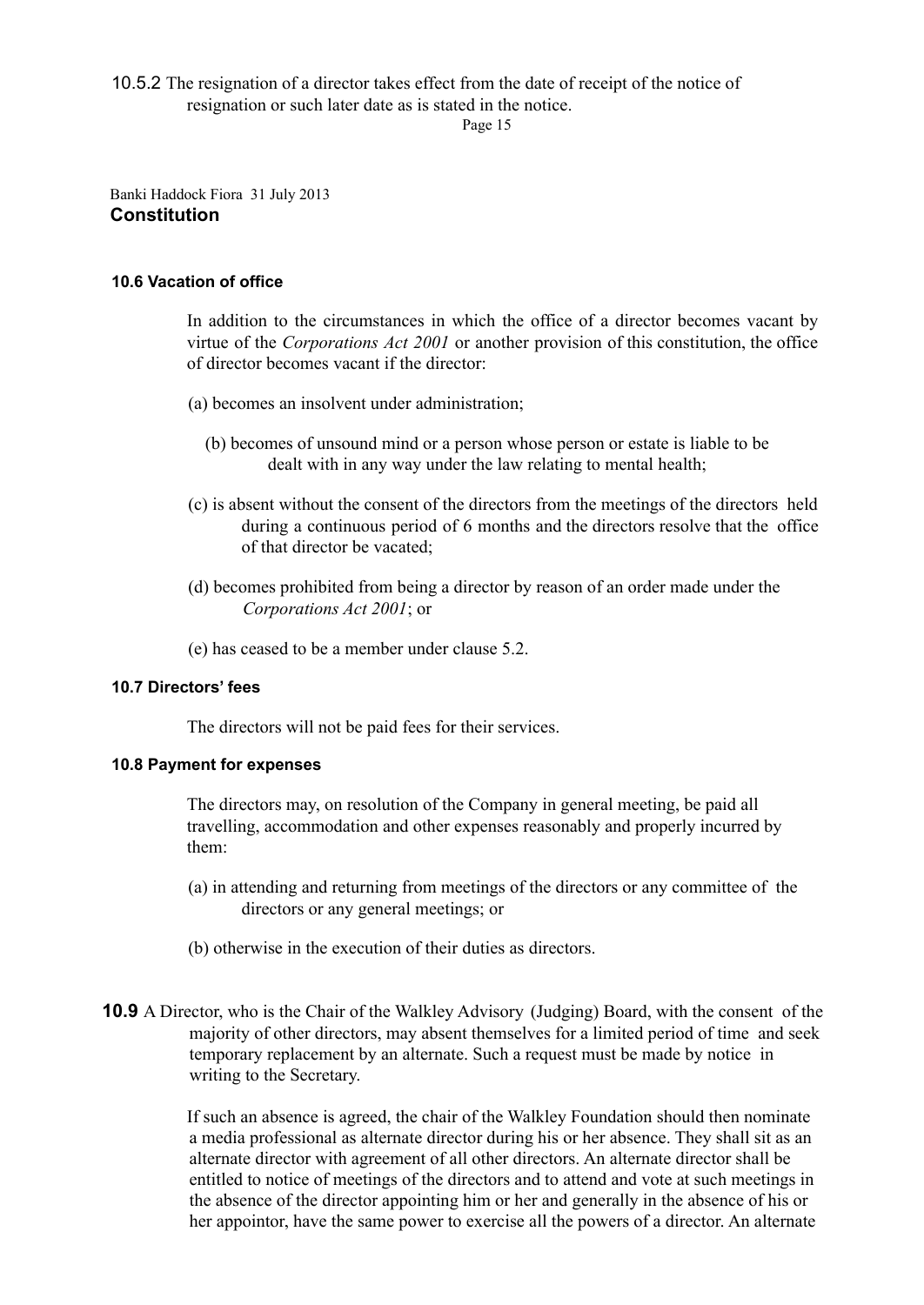director will cease to be an alternate director if his or her appointer ceases for any reason to be a director or if he or she becomes subject to any of the disqualifications mentioned in clause  $10.6(a) - (d)$ , or if he or she resigns, or if he or she is requested in writing by a majority of the directors to resign. Appointments of alternate directors will be in writing and the Company will keep a copy of such documentation in its records.

Page 16

Banki Haddock Fiora 31 July 2013 **Constitution**

# **11. Powers and duties of directors**

## **11.1 General management**

- 11.1.1 The business of the Company is to be managed by the directors who may exercise all those powers of the Company as are not, by the *Corporations Act 2001* or by this constitution, required to be exercised by the Company in generalmeeting.
- 11.1.2 Without limiting the powers of management conferred on the directors by any other provision of this constitution, the directors may exercise all the powers of the Company to:
	- (a) borrow money;
	- (b) mortgage or charge any property or business of the Company or all or any of its uncalled capital;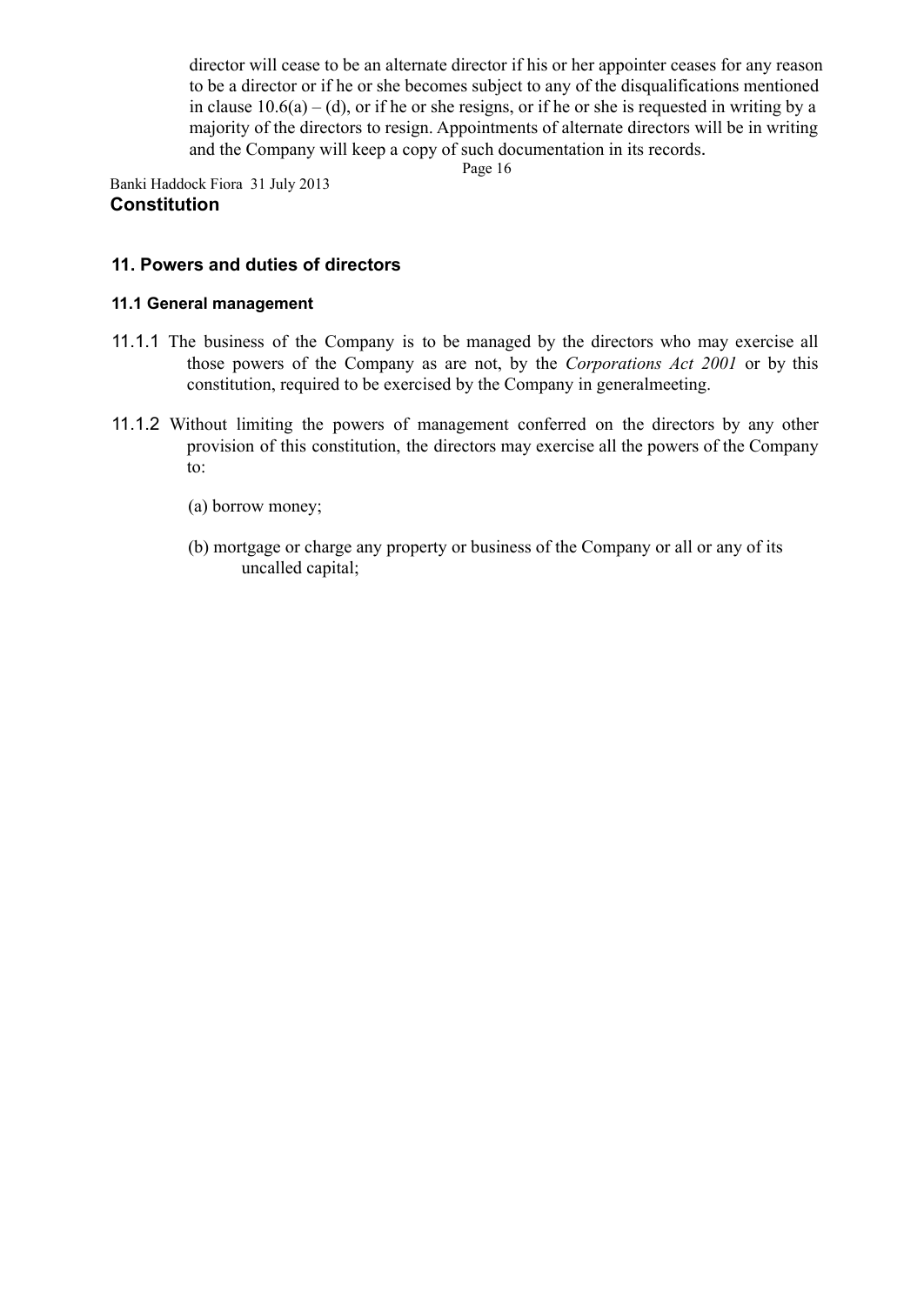Banki Haddock Fiora 31 July 2013 **Constitution**

- (c) issue debentures; and
- (d) give any other security for any debt, liability or obligation of the Company or of any other person.
- 11.1.3 No decision made or resolution passed by the Company in general meeting invalidates any prior act of the directors which would have been valid if that decision or resolution had not been made or passed.

### **11.2 Negotiable instruments**

All cheques, promissory notes, bankers drafts, bills of exchange and other negotiable instruments, and all receipts for money paid to the Company may be signed, drawn, accepted, endorsed or otherwise executed, as the case may be, by any 2 directors or in such other manner as the directors determine from time to time.

#### **11.3 Appointment of attorney**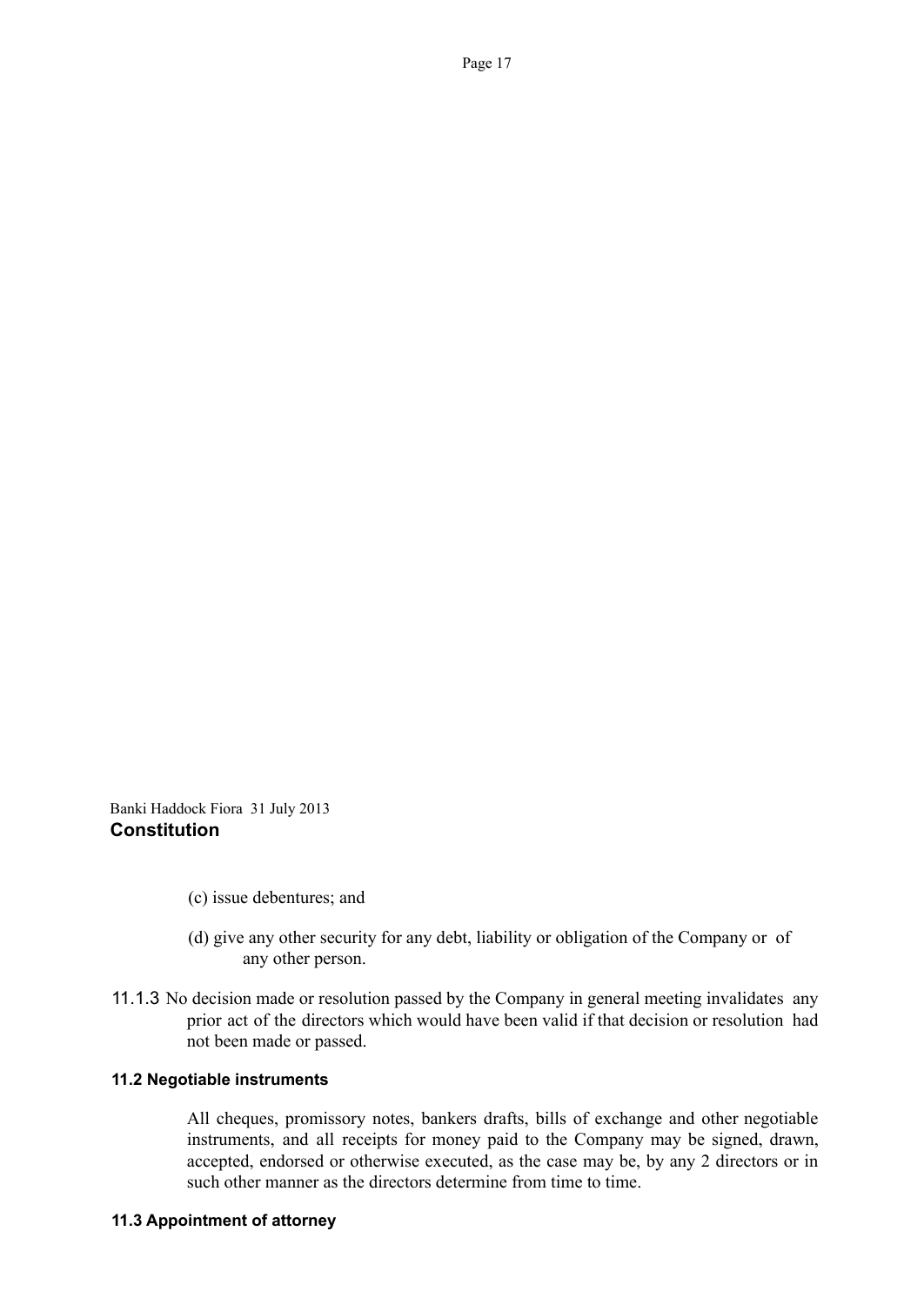11.3.1 The directors may appoint any person to be an attorney of theCompany: (a)

for the purposes;

- (b) with the powers, authorities and discretions (being powers, authorities and discretions vested in or exercisable by the directors);
- (c) for the period; and
- (d) subject to the conditions,

they think fit.

11.3.2 Any power of attorney may contain those provisions for the protection and convenience of persons dealing with the attorney that the directors think fit and may also authorise the attorney to delegate all or any of the powers, authorities and discretions vested in the attorney.

# **12. Proceedings of directors**

# **12.1 Meetings of directors**

- 12.1.1 The directors may meet together for the despatch of business and adjourn and otherwise regulate their meetings as they think fit.
- 12.1.2 The directors are to be treated as present together when in communication by telephone or other means of audio or audio-visual communication if each of the directors participating in the communication is able to hear each of the other participating directors.

# **12.2 Convening of meeting**

Any director may at any time, and a Secretary must on the requisition of any director, convene a meeting of the directors.

Page 18

Banki Haddock Fiora 31 July 2013 **Constitution**

# **12.3 Notice of meeting**

- 12.3.1 Notice of every directors' meeting must be given to each director.
- 12.3.2 Subject to clause 12.3.3, any notice of a meeting of directors may be given in writing, including by facsimile or any other means of written communication, and must be given at least 5 days prior to the meeting.
- 12.3.3 The required period of notice for a particular meeting may be disregarded, if and only if all directors waive their right to notice in writing.

# **12.4 Quorum**

- 12.4.1 No business may be transacted at any meeting of the directors unless a quorum of directors is present at the time when the meeting proceeds to business.
- 12.4.2 Unless otherwise determined by the Company in general meeting, at a meeting of directors a quorum is present if there are present at the meeting 5 directors.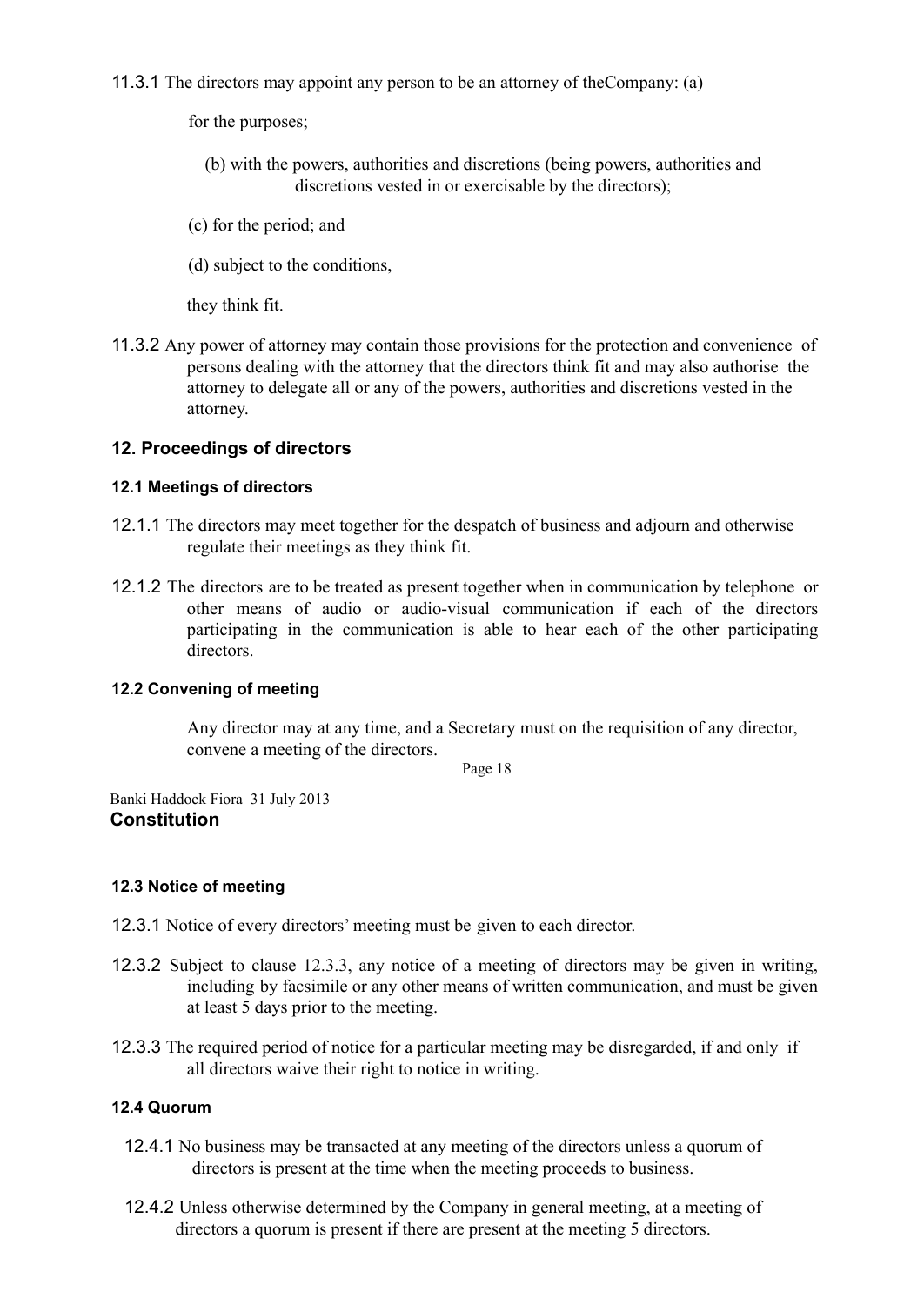## **12.5 Absence of quorum**

If a quorum is not present within 30 minutes after the time appointed for the meeting:

- (a) the meeting stands adjourned to the day, and at the time and place, which the directors determine or, if no determination is made by the directors, to the same day in the next week at the same time and place; and
- (b) if at the adjourned meeting a quorum is not present within 30 minutes after the time appointed for the meeting, the directors present may act for the purposes of convening a general meeting.

### **12.6 Appointment of chairperson of directors**

- 12.6.1 The directors may elect a chairperson of their meetings and determine the period for which the person elected is to hold office.
- 12.6.2 If a chairperson has not been elected, or if at any meeting the chairperson is not present within 15 minutes after the time appointed for holding the meeting or is unwilling to act, the directors present may choose one of their number to be chairperson of the meeting.
- 12.6.3 A director is only eligible to be elected a chairperson if that person is elected a member of the company or if the members unanimously agree to a non-member being appointed as chairperson per clause 10.2.1 above.

## **12.7 Chairperson's vote at directors meetings**

A chairperson is not entitled to a second or casting vote.

# **12.8 Voting rights**

Subject to this constitution, at each directors' meeting each director present has 1 vote. Page 19

Banki Haddock Fiora 31 July 2013 **Constitution**

#### **12.9 Decisions**

Decisions of the directors will be effective if passed by a vote of at least three of those directors present and entitled to vote at the meeting.

#### **12.10 Teleconference**

- 12.10.1 For the purpose of this constitution the contemporaneous linking together in oral communication by telephone, audio-visual or other instantaneous means (**Teleconference**) of a number of the directors (being not less than a quorum) constitutes a meeting of the directors.
- 12.10.2 The provisions of this constitution relating to a meeting of the directors apply to a Teleconference insofar as they are not inconsistent with the provisions of this clause 12.10.
- 12.10.3 The following provisions apply to a Teleconference: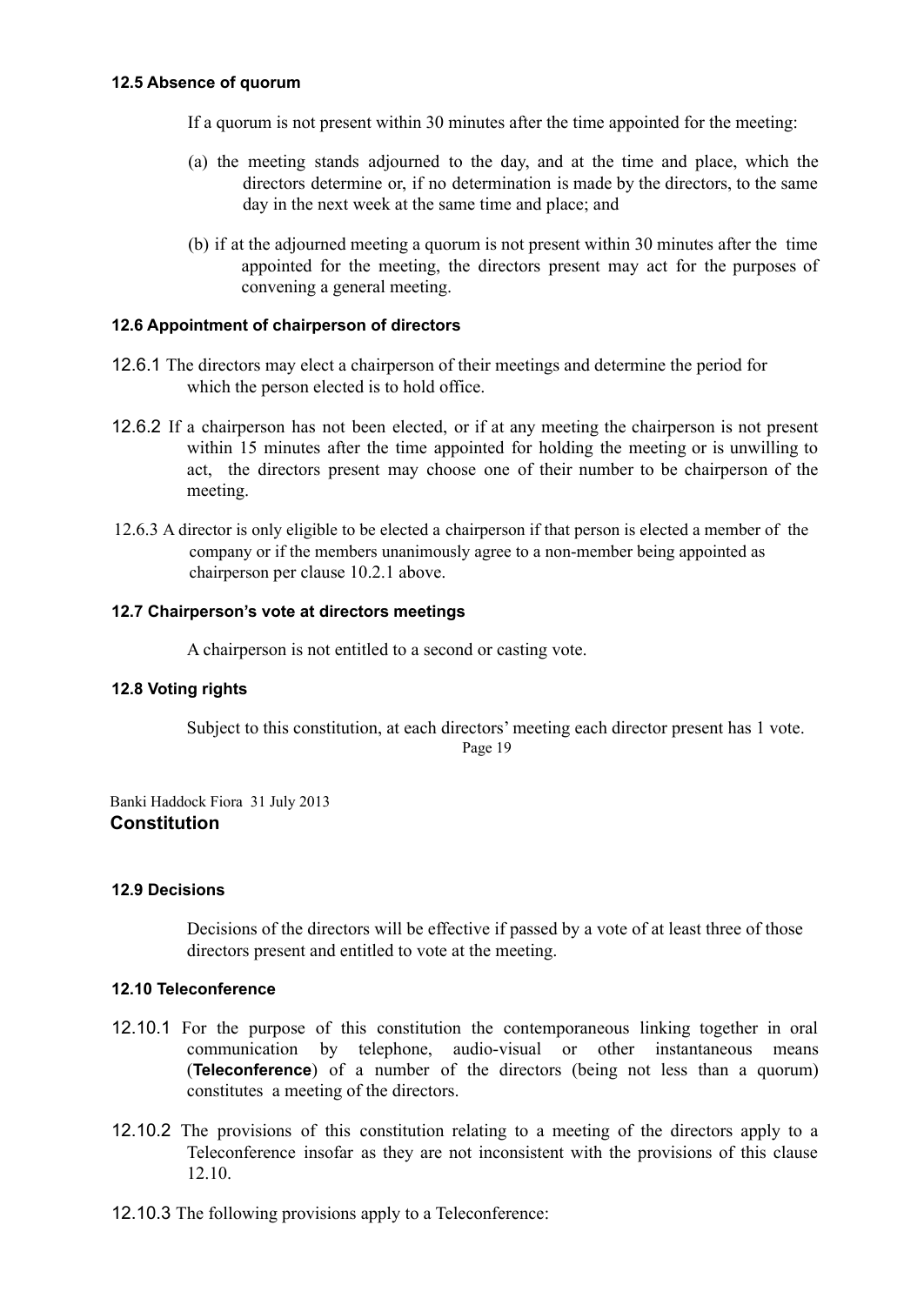- (a) each of the directors taking part in the meeting must be able to hear and be heard by each of the other directors taking part at the commencement of the meeting and each director so taking part is deemed for the purposes of this constitution to be present at the meeting; and
- (b) at the commencement of the meeting each director must announce his presence to all other directors taking part in the meeting.
- 12.10.4 If the Secretary is not present at a Teleconference one of the directors present must take minutes of the meeting.
- 12.10.5 A minute of the proceedings of a Teleconference is sufficient evidence of the proceedings and of the observance of all necessary formalities if the minute is certified to be a correct minute by the chairperson of the meeting.

# **12.11 Circulated resolutions**

# 12.11.1 If:

- (a) all directors at that time present in Australia; and
- (b) any director absent from Australia who has left a facsimile number at which he may be given notice,

have signed a document containing a statement that they are in favour of a resolution of the directors in terms set out in the document, a resolution in those terms is deemed to have been passed at a meeting of the directors held on the day and at the time on which the document was last signed by a director.

12.11.2 For the purposes of clause 12.11.1, 2 or more separate documents containing statements in identical terms, each of which is signed by one or more directors, together constitute one document containing a statement in those terms signed by those directors on the respective days on which they signed the separate documents.

Page 20

Banki Haddock Fiora 31 July 2013 **Constitution**

- 12.11.3 A reference in clause 12.11.1 to all the directors does not include a reference to a director who, at a meeting of directors, would not be entitled to vote on the resolution.
- 12.11.4 Every resolution passed under clause 12.11.1 must as soon as practicable be entered in the minutes of the directors' meetings.
- 12.11.5 A facsimile addressed to or received by the Company and purporting to be signed by a director for the purpose of this clause 12.11 is deemed to be a document in writing signed by that director.

# **12.12 Committees**

12.12.1 The directors may:

- (a) delegate any of their powers to committees consisting of such directors or other persons as they think fit and may revoke the delegation; and
- (b) appoint advisory committees.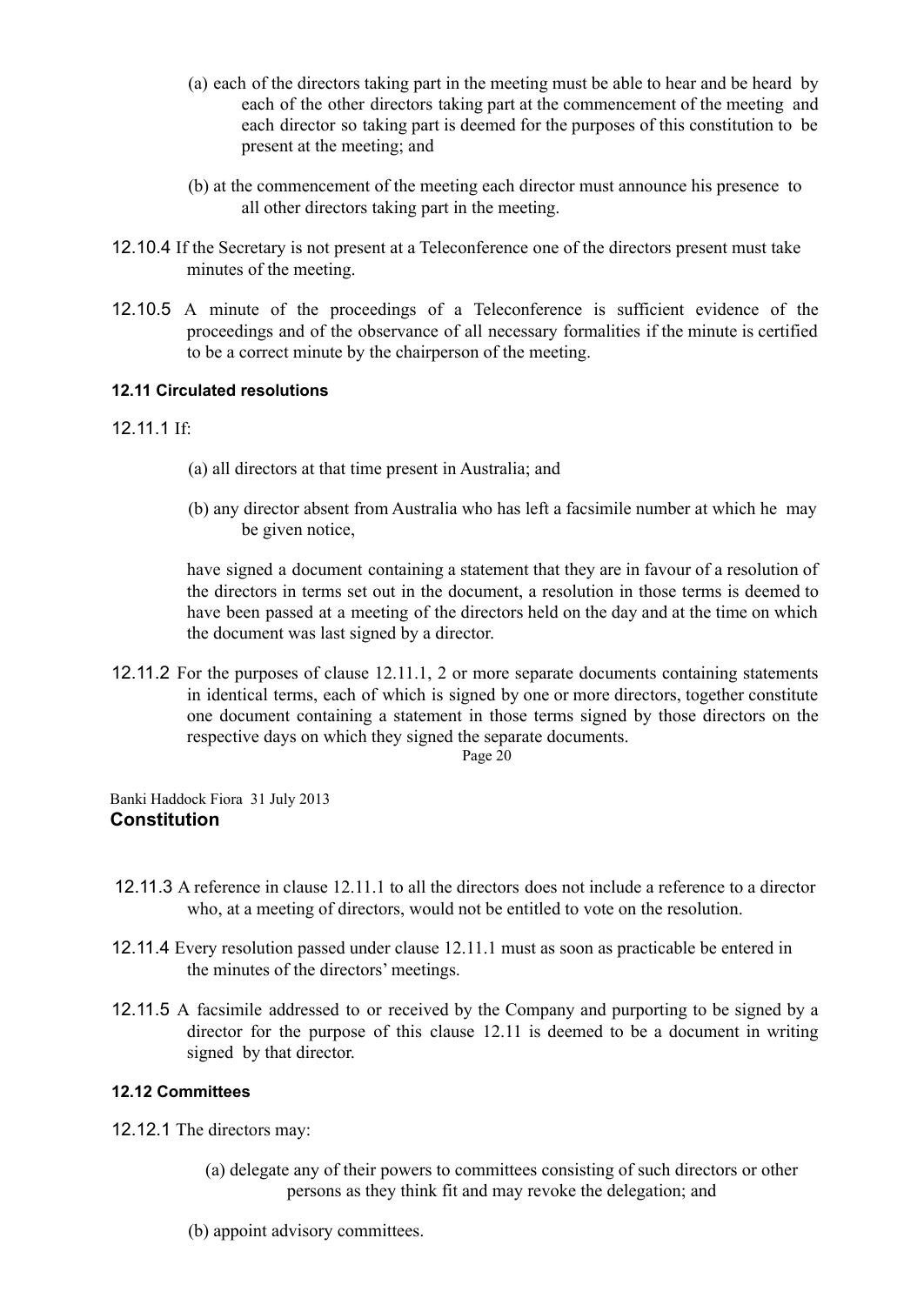- 12.12.2 Any committee formed under clause 12.12.1 must conform to any regulations that may from time to time be imposed on it by the directors, insofar as the regulations do not conflict with the Public Fund's eligibility (at the time or in the future), or obligations, as a Deductible Gift Recipient.
- 12.12.3 Unless otherwise determined by the directors, the meetings and proceedings of a committee are governed by the provisions in this constitution regulating the meetings and proceedings of the directors.
- 12.12.4 The directors may at any time by resolution revoke any delegation of power or disband any committee established under this clause 12.12.
	- 12.12.5 The directors will appoint the members of the Walkley Advisory Board, which Board will comprise a minimum of 10 and a maximum of 12 people.
- 12.12.6 The chair of the Walkley Advisory Board will be appointed by the directors of the Company.
- 12.12.7 The directors will appoint the members of the Public Fund Committee, which will comprise a minimum of 3 and a maximum of 6 people.
	- 12.12.8 The chair of the Public Fund Committee will be appointed by the directors of the Company, and must be a financial member of the Alliance.

## **12.13 Validation of acts**

All acts done:

- (a) at any meeting of directors or a committee of directors; or
- (b) by any person acting as a director,

Page 20

Banki Haddock Fiora 31 July 2013 **Constitution**

> are, although it is afterwards discovered that there was some defect in the appointment or continuance in office of any of the persons concerned or that any of them were disqualified or were not entitled to vote, as valid as if each of them had been duly appointed and had duly continued in office and was entitled to vote.

# **13. Directors' interests**

# **13.1 Prohibition**

- 13.1.1 Except to the extent permitted by the *Corporations Act 2001* and subject to clause 13.1.2, a director who has a material personal interest in a matter that is being considered at a meeting of directors must not:
	- (a) be counted in a quorum;
	- (b) vote on the matter; or
	- (c) be present while the matter is being considered at themeeting.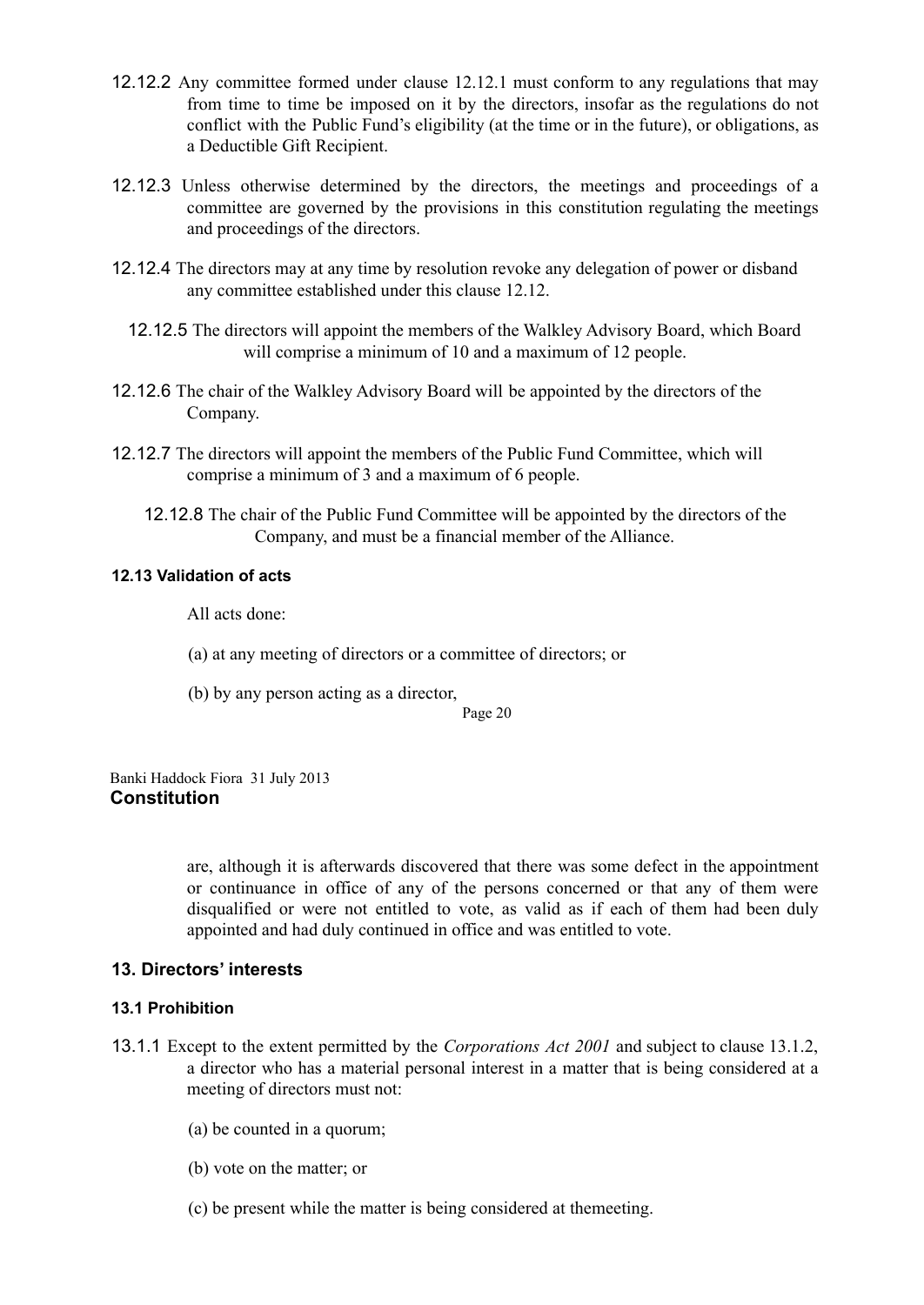13.1.2 If a director who has a material personal interest in a matter that is being considered at a meeting of the directors is not prohibited by the *Corporations Act 2001* from being present at the meeting and voting, the director may be present, be counted in the quorum and may be heard but may not vote on the matter.

## **13.2 Existence of interest**

- 13.2.1 Subject to clause 2.4.5, a director may, to the extent permitted by the *Corporations Act 2001* and with the consent of the Company in general meeting:
	- (a) enter into contracts or arrangements or have dealings with the Company either as vendor, purchaser, mortgagee or otherwise;
	- (b) be interested in any contract, operation, undertaking or business entered into, undertaken or assisted by the Company or in which the Company is or may be interested;
		- (c) hold an office or position of profit with the Company or any body corporate in which the Company is a member or otherwise interested; or
	- (d) retain for the director's own benefit any profit or benefit arising from any such relationship or transaction.
- 13.2.2 The director is not, because of entering into any relationship or transaction referred to in clause 13.2.1:
	- (a) disqualified from the office of director; or
	- (b) liable to account to the Company for any profit arising from the relationship or transaction by reason of being a director of the Company or of the fiduciary relationship between the director and theCompany.

Page 21

Banki Haddock Fiora 31 July 2013 **Constitution**

13.2.3 For the purpose of clause 13.2.1, **Company** includes any subsidiary of the Company and any other company in which the Company or any subsidiary of the Company is or becomes a shareholder or is otherwise interested.

### **13.3 Disclosure**

Subject to any other requirements of the *Corporations Act 2001*, the nature of the director's interest referred to in clause 13.2 must be disclosed by the director before or at the meeting of directors at which the matter is first taken into consideration (if the interest then exists) or in any other case at the first meeting of the directors after the director becomes so interested.

# **14. By-laws**

#### **14.1 Power**

The directors may from time to time make such by-laws as they consider necessary to provide for: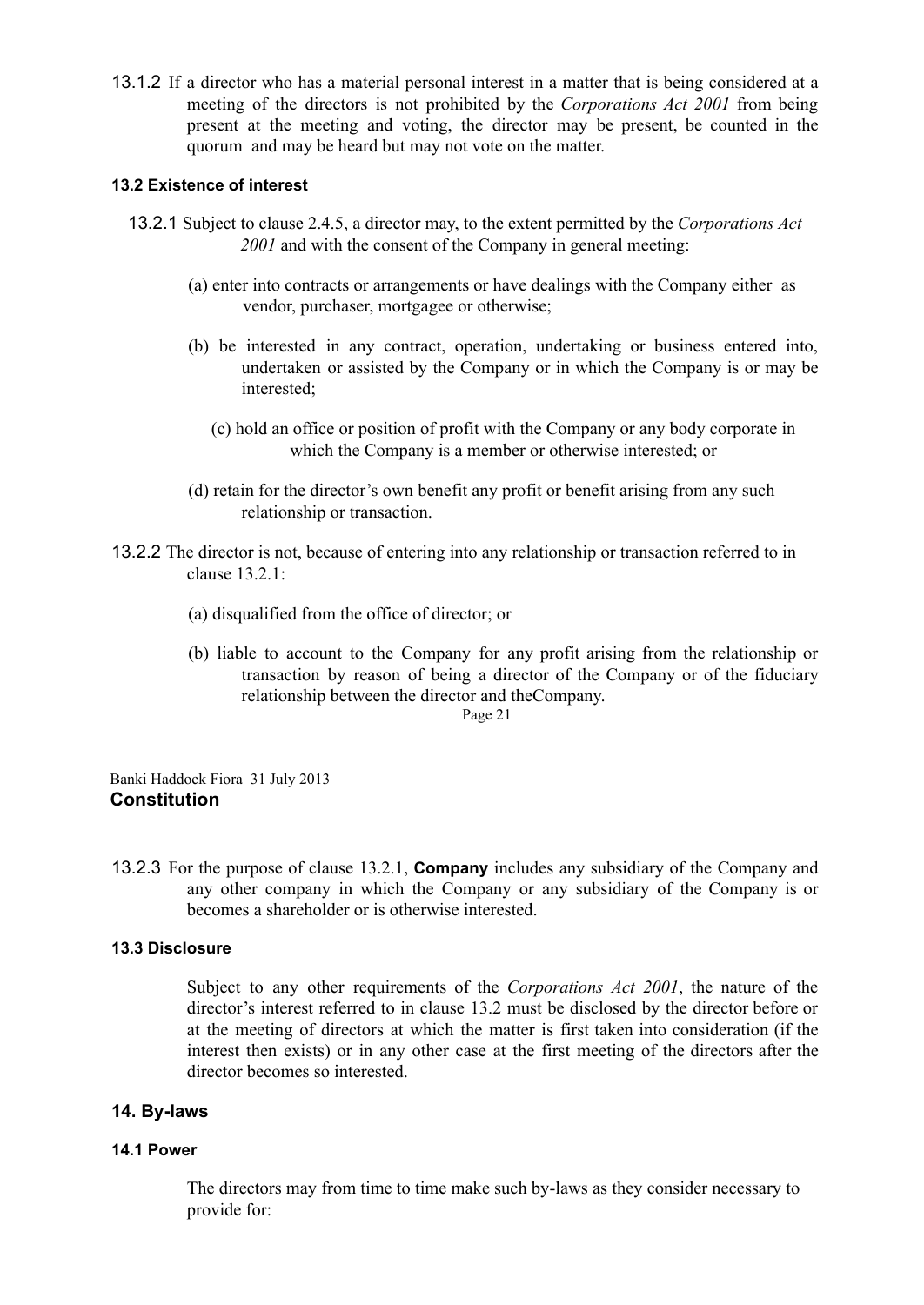- (a) the proper control, administration of the Company's affairs, operations, finances, interests, effects and property; and
- (b) such other matters as they consider relevant.

## **14.2 Applicability of By-laws**

A by-law:

- (a) is subject to this constitution;
- (b) must not be inconsistent with this constitution; and
- (c) is binding on all members and directors and has the same effect as this constitution.

## **14.3 Amending and repealing by-laws**

- 14.3.1 The directors may, subject to the requirements of any person or authority having jurisdiction in respect of a matter dealt with in the by-laws, amend and repeal by-laws from time to time.
- 14.3.2 Notwithstanding clause 14.3.1, the Company in general meeting may, subject to the requirements of any person or authority having jurisdiction in respect of a matter dealt with in the by-laws, amend or repeal any by-law made by the directors.

# **15. Minutes**

The directors must carry out the obligations imposed on the Company by the *Corporations Act 2001* to cause minutes of meetings to be kept. Page 22

Banki Haddock Fiora 31 July 2013 **Constitution**

# **16. Secretary**

A Secretary holds office on such terms, as to remuneration and otherwise, as the directors determine.

## **17. Seal**

#### **17.1 Effect**

This clause 17 has effect only if the Company has a Seal.

## **17.2 Safe custody**

The directors must provide for the safe custody of the Seal.

### **17.3 Affixing**

17.3.1 The Seal may not be affixed to any instrument except by the authority of a resolution of the directors or of a committee of the directors authorised by the directors.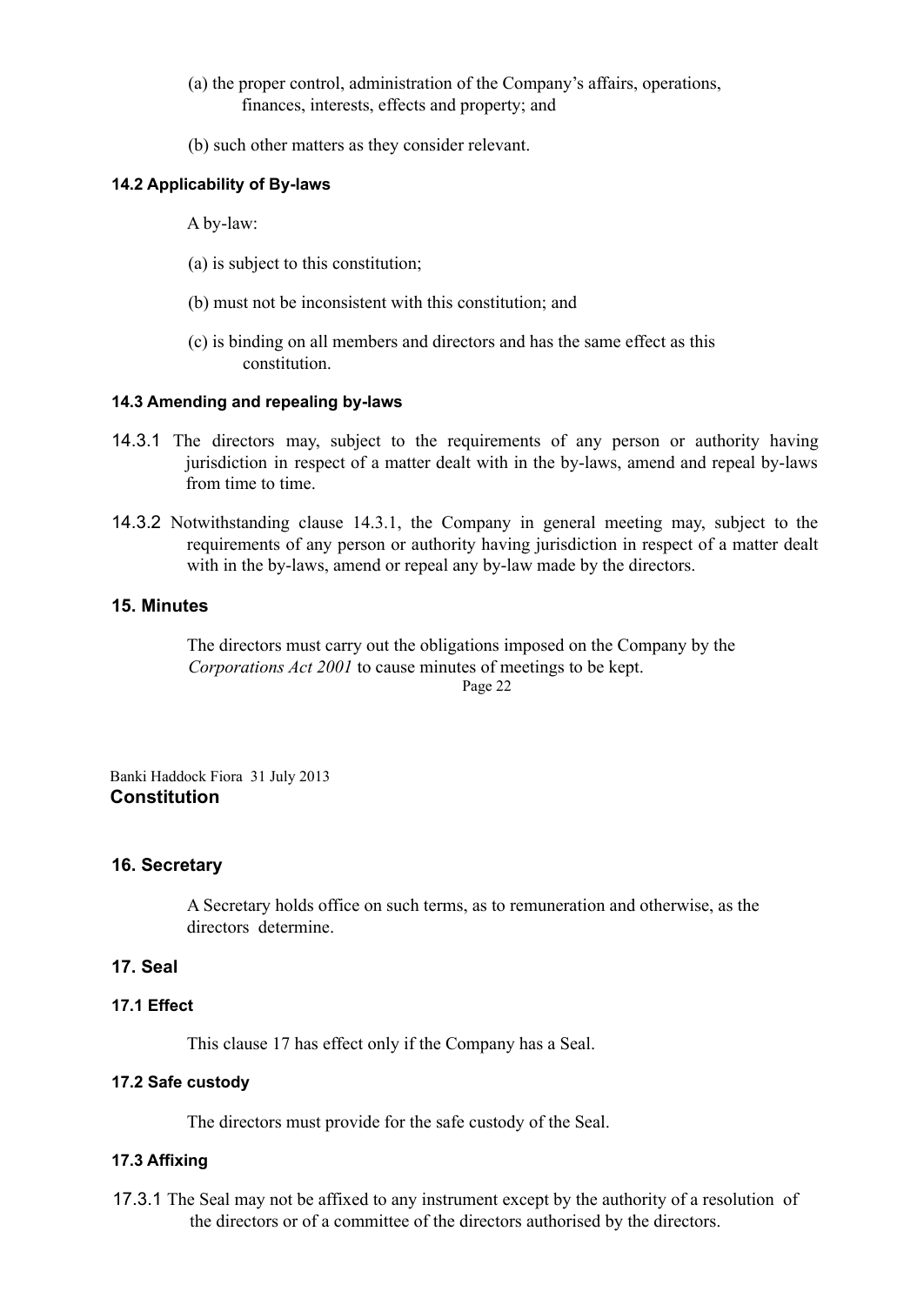- 17.3.2 Every instrument to which the Seal is affixed must be signed by at least 1 director and countersigned by another director, a Secretary or another person appointed by the directors to countersign that document or a class of documents in which that document is included.
- 17.3.3 A director may sign or countersign as director any instrument to which the Seal is affixed although the instrument relates to a contract, arrangement, dealing or other transaction in which he is interested and his signature is effective with respect to compliance with the requirements of this constitution as to the affixing of the Seal despite his interest.

# **17.4 Signatures by mechanical means**

The directors may determine generally or in a particular case that the signature of a director, Secretary or other person appointed by the directors for the purpose of signing documents to which the Seal is affixed may be written by a specified mechanical means on documents which bear evidence of examination by the auditor.

#### **18. Accounts, audit and records**

#### **18.1 Accounts**

- 18.1.1 The directors must cause proper accounting and other records to be kept in accordance with the *Corporations Act 2001*.
- 18.1.2 The directors must distribute copies of every profit and loss account and balance sheet (including every document required by law to be attached to them) as required by the *Corporations Act 2001*.

#### **18.2 Audit**

18.2.1 A registered company auditor must be appointed. Page 23

Banki Haddock Fiora 31 July 2013 **Constitution**

18.2.2 The remuneration of the auditor must be fixed and the auditor's duties regulated in accordance with the *Corporations Act 2001*.

#### **18.3 Inspection**

- 18.3.1 All directors and members are entitled to inspect the accounting records and other documents of the Company.
	- 18.3.2 All accounting records and documents of the Company must be made available to the public, for example by way of publication on the Company's website.

#### **19. Notices**

### **19.1 Means of giving notices**

A notice may be given to the addressee by:

(a) delivering it in writing to the street address of the addressee;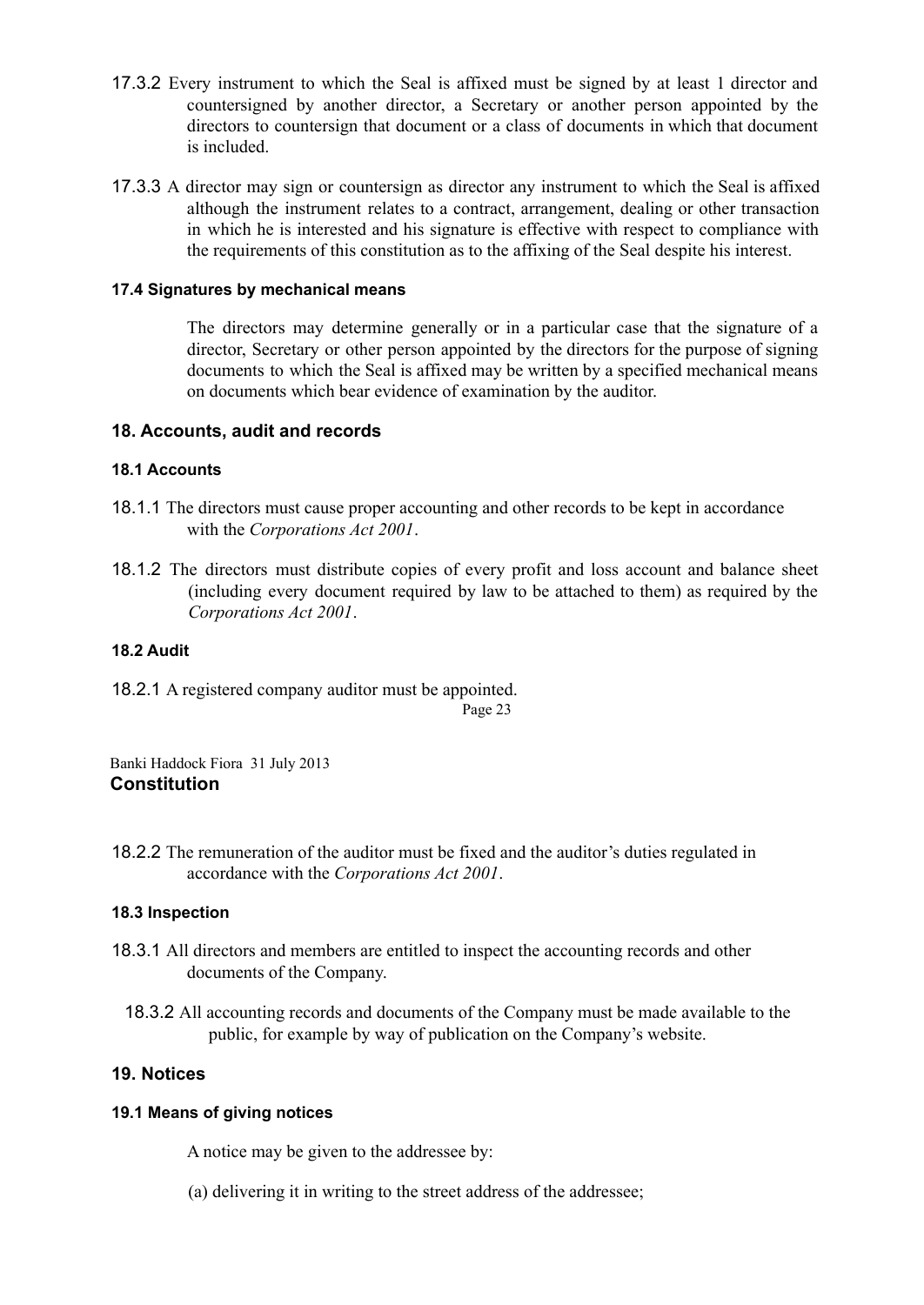(b) sending it by prepaid ordinary post to the street address of the addressee; or (c)

sending it by facsimile to the facsimile number of the addressee,

specified in the Register or by such other method of communication determined by the directors from time to time.

## **19.2 Time notices are given**

A notice is to be regarded as given:

- (a) if delivered, at the time of delivery;
- (b) if sent by post, on the  $3<sup>rd</sup>$  day after posting; or
- (c) if sent by facsimile, at the time transmission is completed.

# **19.3 Proof of giving notices**

Proof of the sending of a notice by facsimile and the time of completion of transmission may be established by production of a transmission report by the machine from which the facsimile was sent which indicates that the facsimile was sent in its entirety to the facsimile number of the addressee.

# **19.4 Notice of general meeting**

- 19.4.1 Notice of every general meeting must be given in the manner authorised by this constitution to:
	- (a) every member;
	- (b) every director; and

Page 24

Banki Haddock Fiora 31 July 2013 **Constitution**

(c) the auditor for the time being of the Company.

19.4.2 No other person is entitled to receive notice of generalmeetings.

# **20. Indemnity**

# **20.1 Right to indemnity**

Subject to this clause 20, to the extent permitted by law the Company indemnifies each officer (as defined for the purposes of section 199A of the *Corporations Act 2001*) against any liability to another person incurred by the officer as an officer of the Company.

# **20.2 Restrictions**

The indemnity referred to in clause 20.1 does not indemnify an officer against a liability:

(a) owed to the Company or a related body corporate as defined in section 50 of the *Corporations Act 2001* (**Related Body Corporate**);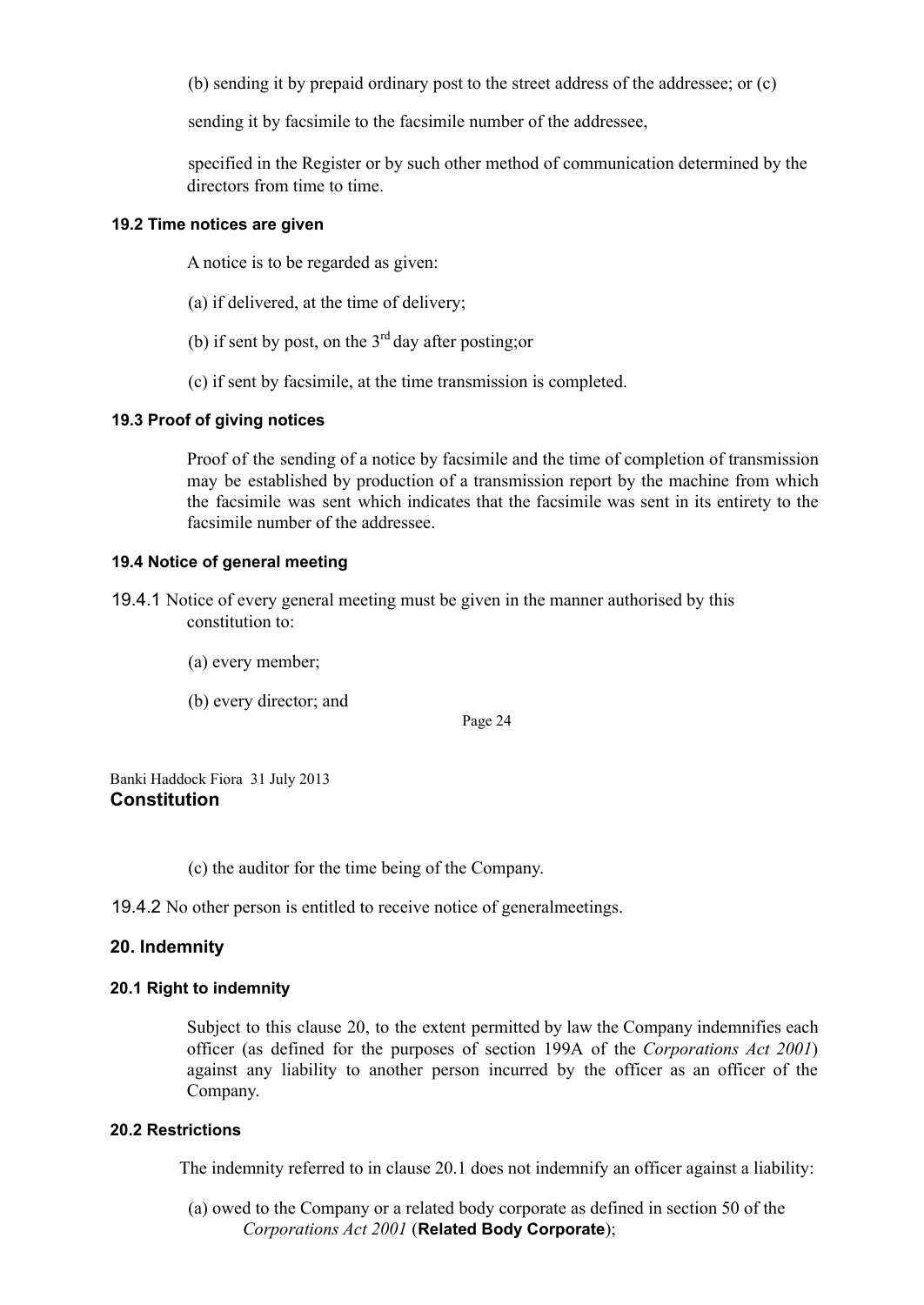- (b) for a pecuniary penalty order under section 1317G of the *Corporations Act 2001* or a compensation order under section 1317H of the *Corporations Act 2001*; or
- (c) that is owed to someone other than the Company or a Related Body Corporate and did not arise out of conduct in good faith.

## **20.3 Legal costs**

- 20.3.1 The indemnity referred to in clause 20.1 does not indemnify an officer against legal costs incurred in defending an action for a liability incurred as an officer of the Company if the costs are incurred:
	- (a) in defending or resisting proceedings in which the officer is found to have a liability for which the officer could not be indemnified under clause20.2;
	- (b) in defending or resisting criminal proceedings in which the officer is found guilty;
	- (c) in defending or resisting proceedings brought by the Australian Securities and Investments Commission or a liquidator for a court order if the grounds for making the order are found by the court to have been established; or
	- (d) in connection with proceedings for relief to the officer under the *Corporations Act 2001* in which the court denies the relief.
	- 20.3.2 For the purposes of this clause 20.3, the outcome of proceedings is the outcome of the proceedings and any appeal in relation to the proceedings.

Page 25

Banki Haddock Fiora 31 July 2013 **Constitution**

#### **20.4 Insurance premiums**

The Company may, in accordance with the *Corporations Act 2001*, pay the premiums on contracts insuring a person who is or has been an officer of the Company.

# **21. Amalgamation**

Where it furthers the objects of the Company to amalgamate with any one or more other organisations having similar objects, the other organisation or organisations must have rules prohibiting the distribution of its or their assets and income to members and must be exempt from income tax.

# **22. Notification of amendments**

The department responsible for the administration of the Register of Cultural Organisations will be notified of any proposed amendments or alterations to the Company's constitution, to assess the effect of any amendments on the Company's deductible gift recipient status.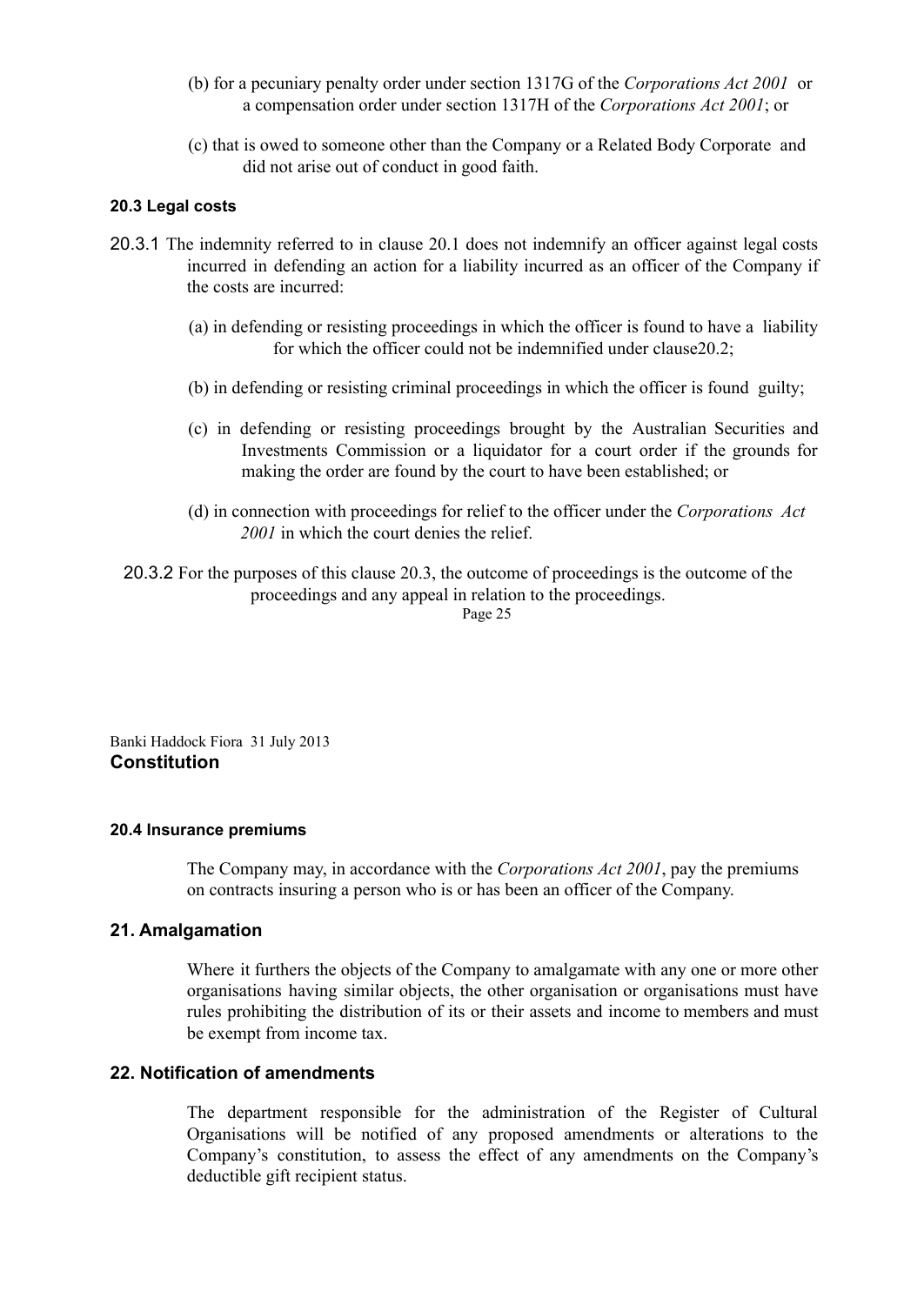Banki Haddock Fiora 31 July 2013 **Constitution**

# **ANNEXURE A**

Signature

# **APPLICATION FOR MEMBERSHIP OF THE WALKLEY FOUNDATION LIMITED**

. . . . . . . . . . . . . . . . . . . . . . . . . . . . Name (please print)

(name)

. . . . . . . . . . . . . . . . . . . . . . . . . . . . Office held

applies for membership of The Walkley Foundation Limited and agrees to be bound by its constitution.

. . . . . . . . . . . . . . . . . . . . . . . . . . . .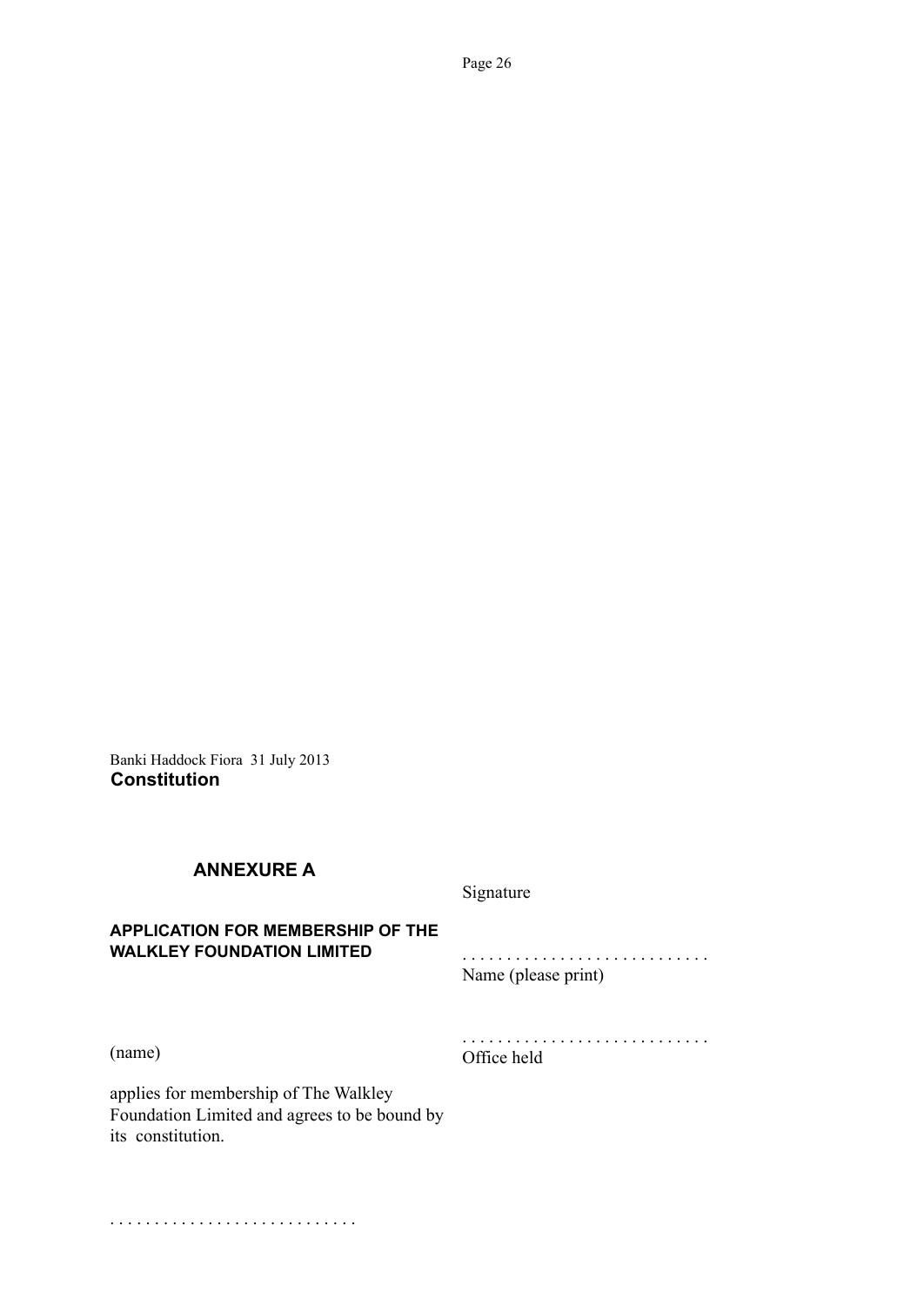Banki Haddock Fiora 31 July 2013

**Constitution**

Page 27

**Name and address of member:**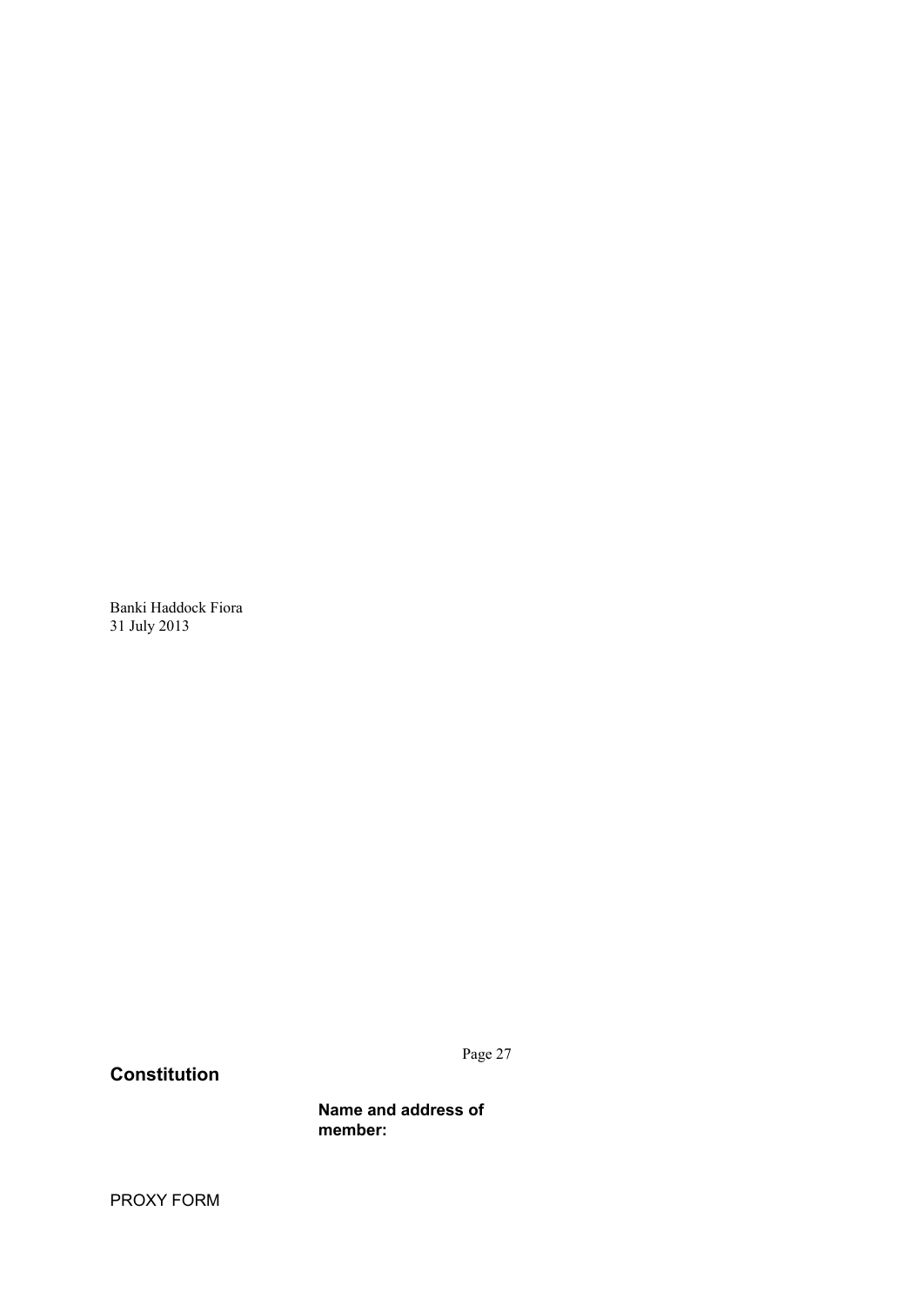(name of person)

Appointment of proxy

**ANNEXURE B**

I appoint:

or in his or her absence, or if no person is named, the chairperson of the meeting as my proxy to vote in accordance with the following directions (or, if no directions have been given, as the proxy sees fit) at the general meeting of ## to be held on *[insert date, time and place]* and at any adjournment of that meeting.

Vote on resolutions

Resolution 1: That ##

**For Against**

□

Dated:

. . . . . . . . . . . . . . . . . . . . . . . . . . . . . . . . . . . . . . . . . . . . . . . . . . . . . . . . Signature Signature

. . . . . . . . . . . . . . . . . . . . . . . . . . . . . . . . . . . . . . . . . . . . . . . . . . . . . . . . Name (please

print) Name (please print)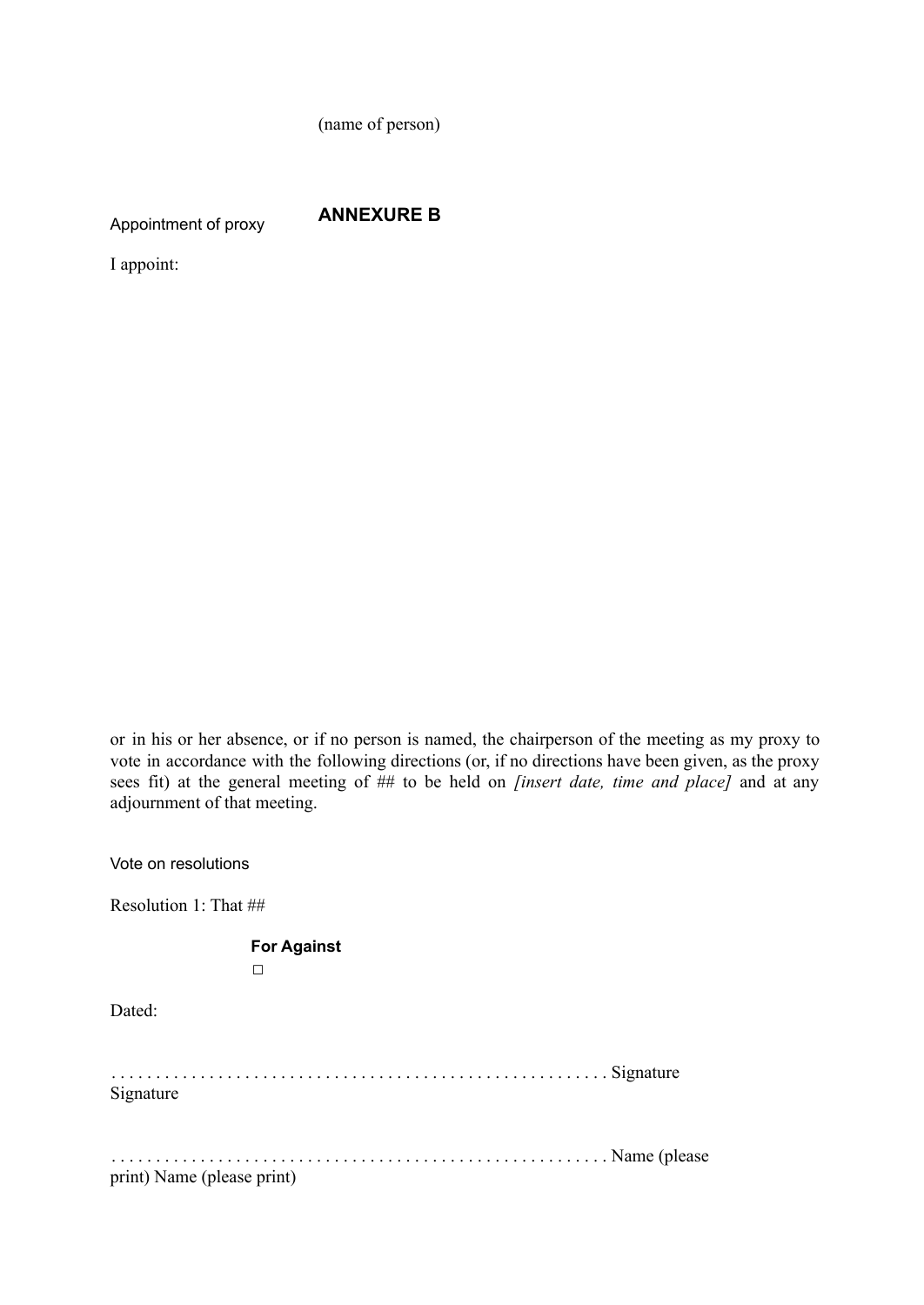. . . . . . . . . . . . . . . . . . . . . . . . . . . . . . . . . . . . . . . . . . . . . . . . . . . . . . . . Office held Office held

Page 28

Banki Haddock Fiora 31 July 2013 **Constitution**

# **SIGNING THIS FORM**

*Two directors or a director and secretary or a duly authorised of icer of the member must sign this form on behalf of the member. If signed by an authorised of icer, please provide the original* or an attested copy of the authority. The authority must be signed by 2 directors or a director and *secretary.*

*If signing on behalf of a member as the member's attorney, please provide the original or an attested copy of the power of attorney.*